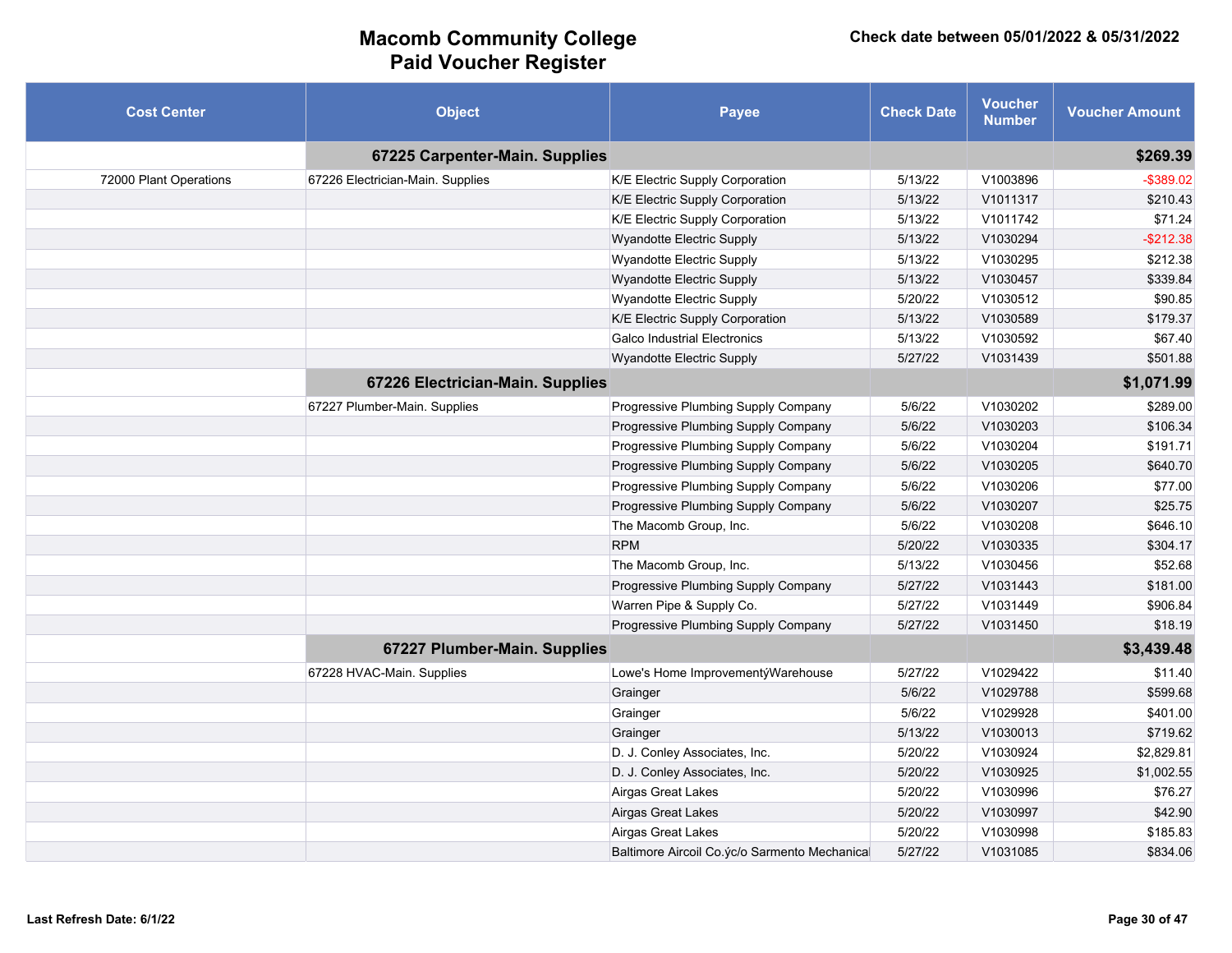| <b>Cost Center</b>     | <b>Object</b>                    | <b>Payee</b>                      | <b>Check Date</b> | <b>Voucher</b><br><b>Number</b> | <b>Voucher Amount</b> |
|------------------------|----------------------------------|-----------------------------------|-------------------|---------------------------------|-----------------------|
| 72000 Plant Operations | 67228 HVAC-Main. Supplies        | Cochrane Supply & Eng. Inc.       | 5/27/22           | V1031415                        | \$935.05              |
|                        |                                  | R. L. Deppmann Company            | 5/27/22           | V1031437                        | \$1,260.00            |
|                        |                                  | D. J. Conley Associates, Inc.     | 5/27/22           | V1031475                        | \$967.20              |
|                        | 67228 HVAC-Main. Supplies        |                                   |                   |                                 | \$9,865.37            |
|                        | 67408 Training - In Ser. & Other | JP Morgan Chase Bank, W.A.        | 5/27/22           | V1031359                        | \$232.58              |
|                        | 67408 Training - In.Ser. & Other |                                   |                   |                                 | \$232.58              |
|                        | 67600 Maintenance & Repair       | Motor City Door Co.               | 5/6/22            | V1030200                        | \$689.00              |
|                        |                                  | <b>TK Elevator Corporation</b>    | 5/13/22           | V1030461                        | \$1,320.00            |
|                        |                                  | Michigan CAT                      | 5/13/22           | V1030667                        | \$1,770.94            |
|                        |                                  | <b>TK Elevator Corporation</b>    | 5/20/22           | V1030992                        | \$515.00              |
|                        |                                  | Continental Interiors Inc.        | 5/20/22           | V1031074                        | \$495.00              |
|                        | 67600 Maintenance & Repair       |                                   |                   |                                 | \$4,789.94            |
|                        | 67605 Equipment Rental & Service | <b>Fraza Forklifts</b>            | 5/13/22           | V1030500                        | \$1,683.00            |
|                        | 67605 Equipment Rental & Service |                                   |                   |                                 | \$1,683.00            |
|                        | 67607 Landscaping                | Grainger                          | 5/13/22           | V1030010                        | \$140.98              |
|                        |                                  | Grainger                          | 5/20/22           | V1030170                        | \$100.70              |
|                        |                                  | Washington Elevator Co.           | 5/27/22           | V1031429                        | \$3,058.00            |
|                        | 67607 Landscaping                |                                   |                   |                                 | \$3,299.68            |
|                        | 67617 Plumber-Main. & Rep.       | Dihydro Services Inc              | 5/13/22           | V1030576                        | \$443.52              |
|                        |                                  | Dihydro Services Inc              | 5/13/22           | V1030579                        | \$156.42              |
|                        | 67617 Plumber-Main. & Rep.       |                                   |                   |                                 | \$599.94              |
|                        | 67618 HVAC-Main. & Rep.          | Miller-Boldt, Inc.                | 5/6/22            | V1030198                        | \$13,500.00           |
|                        |                                  | Siemens Industry Inc              | 5/20/22           | V1030993                        | \$3,110.00            |
|                        |                                  | Miller-Boldt, Inc.                | 5/27/22           | V1031430                        | \$2,127.38            |
|                        |                                  | Miller-Boldt, Inc.                | 5/27/22           | V1031432                        | \$1,148.56            |
|                        |                                  | Miller-Boldt, Inc.                | 5/27/22           | V1031433                        | \$707.67              |
|                        |                                  | Miller-Boldt, Inc.                | 5/27/22           | V1031435                        | \$1,797.00            |
|                        |                                  | Miller-Boldt, Inc.                | 5/27/22           | V1031436                        | \$14,484.17           |
|                        |                                  | Miller-Boldt, Inc.                | 5/27/22           | V1031440                        | \$450.00              |
|                        |                                  | Miller-Boldt, Inc.                | 5/27/22           | V1031441                        | \$103.21              |
|                        |                                  | Miller-Boldt, Inc.                | 5/27/22           | V1031442                        | \$1,102.38            |
|                        |                                  | Miller-Boldt, Inc.                | 5/27/22           | V1031444                        | \$450.00              |
|                        | 67618 HVAC-Main. & Rep.          |                                   |                   |                                 | \$38,980.37           |
|                        | 67725 Trash Removal              | <b>GFL Environmental USA Inc.</b> | 5/6/22            | V1030286                        | \$300.00              |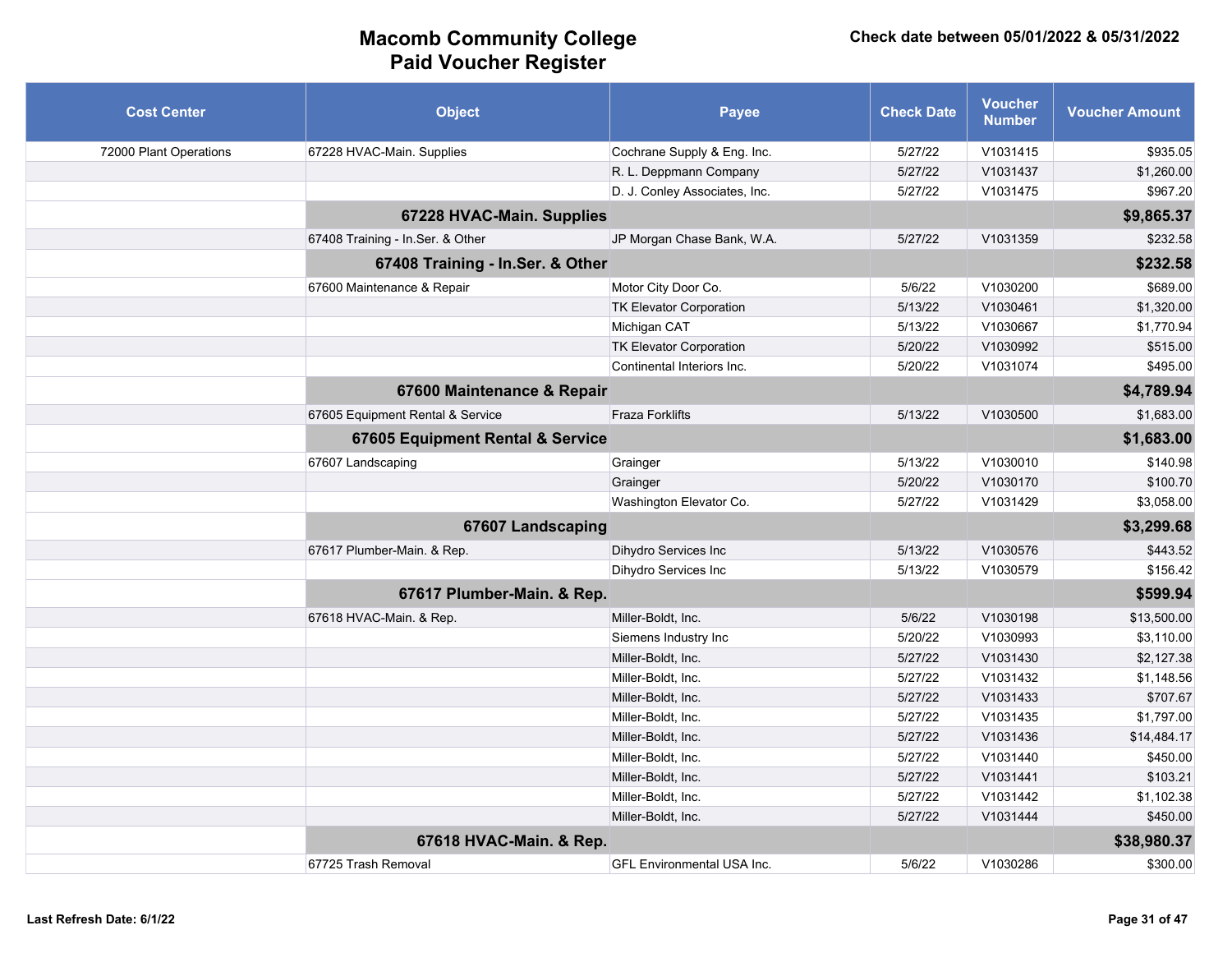| <b>Cost Center</b>     | <b>Object</b>           | <b>Payee</b>                      | <b>Check Date</b> | <b>Voucher</b><br><b>Number</b> | <b>Voucher Amount</b> |
|------------------------|-------------------------|-----------------------------------|-------------------|---------------------------------|-----------------------|
| 72000 Plant Operations | 67725 Trash Removal     | <b>GFL Environmental USA Inc.</b> | 5/13/22           | V1030496                        | \$95.60               |
|                        |                         | <b>GFL Environmental USA Inc.</b> | 5/13/22           | V1030497                        | \$171.60              |
|                        |                         | <b>GFL Environmental USA Inc.</b> | 5/13/22           | V1030550                        | \$51.98               |
|                        |                         | <b>GFL Environmental USA Inc.</b> | 5/13/22           | V1030552                        | \$1,577.49            |
|                        |                         | <b>GFL Environmental USA Inc.</b> | 5/13/22           | V1030554                        | \$1,400.00            |
|                        |                         | <b>GFL Environmental USA Inc.</b> | 5/13/22           | V1030558                        | \$95.60               |
|                        |                         | <b>GFL Environmental USA Inc.</b> | 5/13/22           | V1030565                        | \$95.60               |
|                        |                         | <b>GFL Environmental USA Inc.</b> | 5/27/22           | V1031428                        | \$95.60               |
|                        |                         | <b>GFL Environmental USA Inc.</b> | 5/27/22           | V1031446                        | \$95.60               |
|                        |                         | <b>GFL Environmental USA Inc.</b> | 5/27/22           | V1031466                        | \$51.98               |
|                        |                         | <b>GFL Environmental USA Inc.</b> | 5/27/22           | V1031477                        | \$95.60               |
|                        |                         | GFL Environmental USA Inc.        | 5/27/22           | V1031478                        | \$95.60               |
|                        | 67725 Trash Removal     |                                   |                   |                                 | \$4,222.25            |
|                        | 67728 Vehicle Operation | Spencer Oil                       | 5/6/22            | V1029117                        | \$2,335.70            |
|                        |                         | O'Reilly Automotive, Inc.         | 5/6/22            | V1029262                        | \$152.32              |
|                        |                         | Spencer Oil                       | 5/6/22            | V1029636                        | \$888.57              |
|                        |                         | Spencer Oil                       | 5/6/22            | V1029638                        | \$163.30              |
|                        |                         | Spencer Oil                       | 5/6/22            | V1029641                        | \$1,482.66            |
|                        |                         | Foster's Towing                   | 5/6/22            | V1030334                        | \$75.00               |
|                        |                         | Leslie Tire Service               | 5/13/22           | V1030445                        | \$598.40              |
|                        |                         | Leslie Tire Service               | 5/13/22           | V1030446                        | \$598.40              |
|                        |                         | Leslie Tire Service               | 5/20/22           | V1030447                        | \$260.00              |
|                        |                         | O'Reilly Automotive, Inc.         | 5/13/22           | V1030454                        | \$199.99              |
|                        |                         | O'Reilly Automotive, Inc.         | 5/13/22           | V1030455                        | \$29.42               |
|                        |                         | Weingartz Supply Co. Inc.         | 5/13/22           | V1030458                        | \$479.89              |
|                        |                         | Weingartz Supply Co. Inc.         | 5/13/22           | V1030459                        | \$105.96              |
|                        |                         | Weingartz Supply Co. Inc.         | 5/13/22           | V1030460                        | \$594.96              |
|                        |                         | Spencer Oil                       | 5/13/22           | V1030462                        | \$2,040.23            |
|                        |                         | O'Reilly Automotive, Inc.         | 5/13/22           | V1030463                        | $-$ \$42.22           |
|                        |                         | O'Reilly Automotive, Inc.         | 5/13/22           | V1030464                        | \$251.28              |
|                        |                         | O'Reilly Automotive, Inc.         | 5/13/22           | V1030465                        | $-$ \$90.09           |
|                        |                         | O'Reilly Automotive, Inc.         | 5/13/22           | V1030466                        | \$272.89              |
|                        |                         | O'Reilly Automotive, Inc.         | 5/13/22           | V1030467                        | \$4.99                |
|                        |                         | <b>Metal Mart USA</b>             | 5/13/22           | V1030468                        | \$969.00              |
|                        |                         | <b>Metal Mart USA</b>             | 5/13/22           | V1030469                        | \$38.89               |
|                        |                         | Russ Milne Ford Inc.              | 5/13/22           | V1030474                        | \$191.18              |
|                        |                         |                                   |                   |                                 |                       |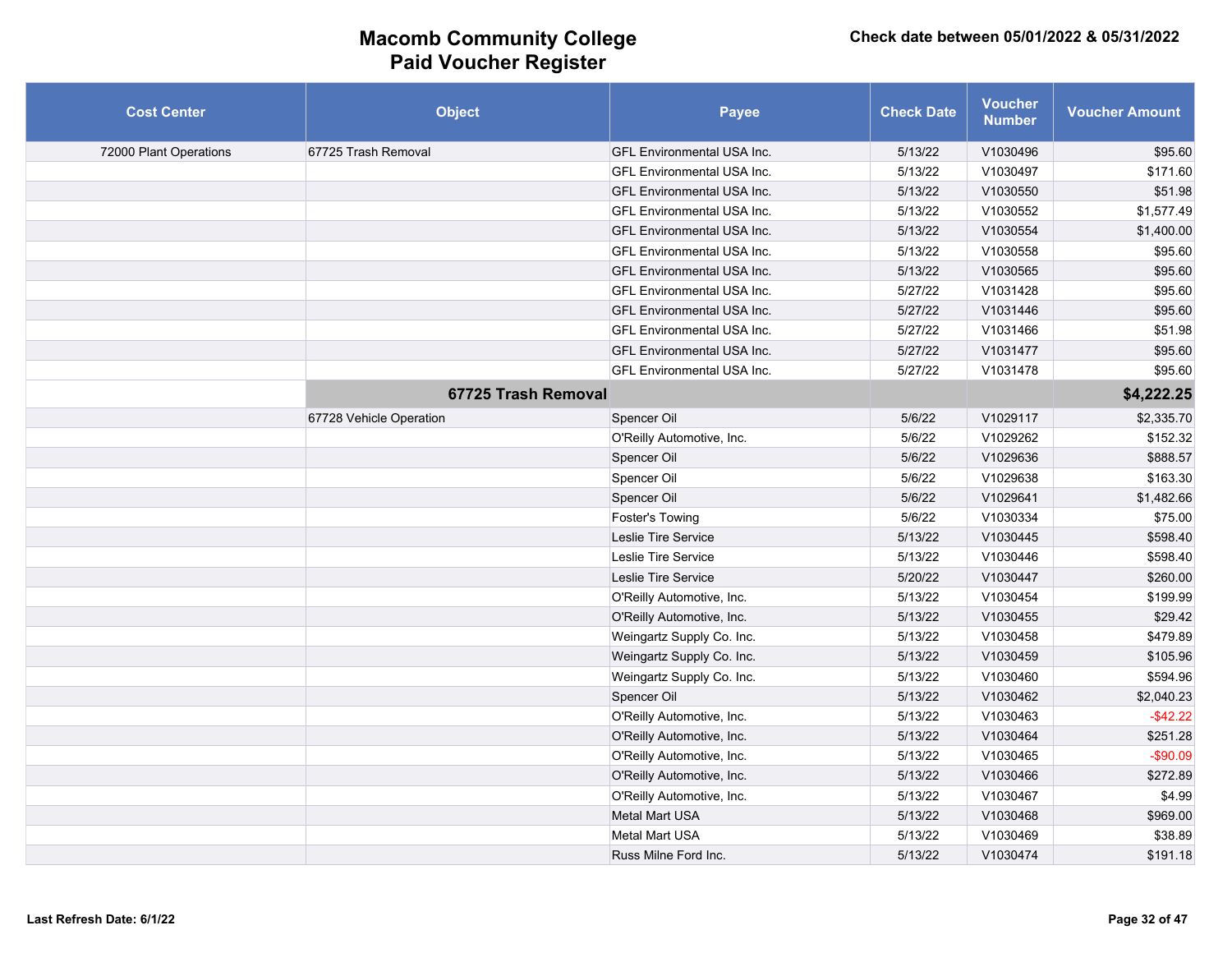| <b>Cost Center</b>     | <b>Object</b>                  | Payee                     | <b>Check Date</b> | <b>Voucher</b><br><b>Number</b> | <b>Voucher Amount</b> |
|------------------------|--------------------------------|---------------------------|-------------------|---------------------------------|-----------------------|
| 72000 Plant Operations | 67728 Vehicle Operation        | Russ Milne Ford Inc.      | 5/13/22           | V1030476                        | \$4.70                |
|                        |                                | DEPATIE ADI, LLC          | 5/13/22           | V1030532                        | \$374.33              |
|                        |                                | Clean View Auto Wash Inc  | 5/13/22           | V1030578                        | \$12.50               |
|                        |                                | O'Reilly Automotive, Inc. | 5/27/22           | V1030885                        | \$39.86               |
|                        |                                | O'Reilly Automotive, Inc. | 5/27/22           | V1030886                        | \$74.72               |
|                        |                                | O'Reilly Automotive, Inc. | 5/20/22           | V1030908                        | \$12.79               |
|                        |                                | O'Reilly Automotive, Inc. | 5/20/22           | V1030909                        | \$19.96               |
|                        |                                | O'Reilly Automotive, Inc. | 5/20/22           | V1030910                        | \$58.06               |
|                        |                                | O'Reilly Automotive, Inc. | 5/20/22           | V1030911                        | \$63.90               |
|                        |                                | O'Reilly Automotive, Inc. | 5/20/22           | V1030912                        | \$89.43               |
|                        |                                | O'Reilly Automotive, Inc. | 5/27/22           | V1030977                        | \$9.07                |
|                        |                                | O'Reilly Automotive, Inc. | 5/27/22           | V1030978                        | \$272.15              |
|                        |                                | Weingartz Supply Co. Inc. | 5/27/22           | V1030979                        | \$207.04              |
|                        |                                | Weingartz Supply Co. Inc. | 5/27/22           | V1030980                        | \$35.96               |
|                        |                                | O'Reilly Automotive, Inc. | 5/27/22           | V1031448                        | $-$16.91$             |
|                        |                                | <b>MISD</b>               | 5/27/22           | V1031456                        | \$175.79              |
|                        | <b>67728 Vehicle Operation</b> |                           |                   |                                 | \$13,034.07           |
|                        | 67729 Uniforms                 | Cintas Corporation No. 2  | 5/6/22            | V1029935                        | \$42.39               |
|                        |                                | Cintas Corporation No. 2  | 5/6/22            | V1029938                        | \$84.78               |
|                        |                                | Cintas Corporation No. 2  | 5/6/22            | V1029957                        | \$58.39               |
|                        |                                | Cintas Corporation No. 2  | 5/6/22            | V1029979                        | \$43.99               |
|                        |                                | Cintas Corporation No. 2  | 5/6/22            | V1030287                        | \$92.67               |
|                        |                                | Cintas Corporation No. 2  | 5/6/22            | V1030288                        | \$116.32              |
|                        |                                | Cintas Corporation No. 2  | 5/6/22            | V1030289                        | \$254.13              |
|                        |                                | Cintas Corporation No. 2  | 5/6/22            | V1030290                        | \$196.35              |
|                        |                                | Cintas Corporation No. 2  | 5/6/22            | V1030292                        | \$123.16              |
|                        |                                | Cintas Corporation No. 2  | 5/6/22            | V1030331                        | \$89.94               |
|                        |                                | Cintas Corporation No. 2  | 5/6/22            | V1030336                        | \$55.99               |
|                        |                                | Cintas Corporation No. 2  | 5/6/22            | V1030343                        | \$43.99               |
|                        |                                | Cintas Corporation No. 2  | 5/6/22            | V1030344                        | \$264.61              |
|                        |                                | Cintas Corporation No. 2  | 5/6/22            | V1030345                        | \$55.98               |
|                        |                                | Cintas Corporation No. 2  | 5/6/22            | V1030346                        | \$90.50               |
|                        |                                | Cintas Corporation No. 2  | 5/6/22            | V1030347                        | \$41.94               |
|                        |                                | Cintas Corporation No. 2  | 5/6/22            | V1030348                        | \$53.94               |
|                        |                                | Cintas Corporation No. 2  | 5/6/22            | V1030349                        | \$48.34               |
|                        |                                | Cintas Corporation No. 2  | 5/6/22            | V1030350                        | \$172.53              |
|                        |                                |                           |                   |                                 |                       |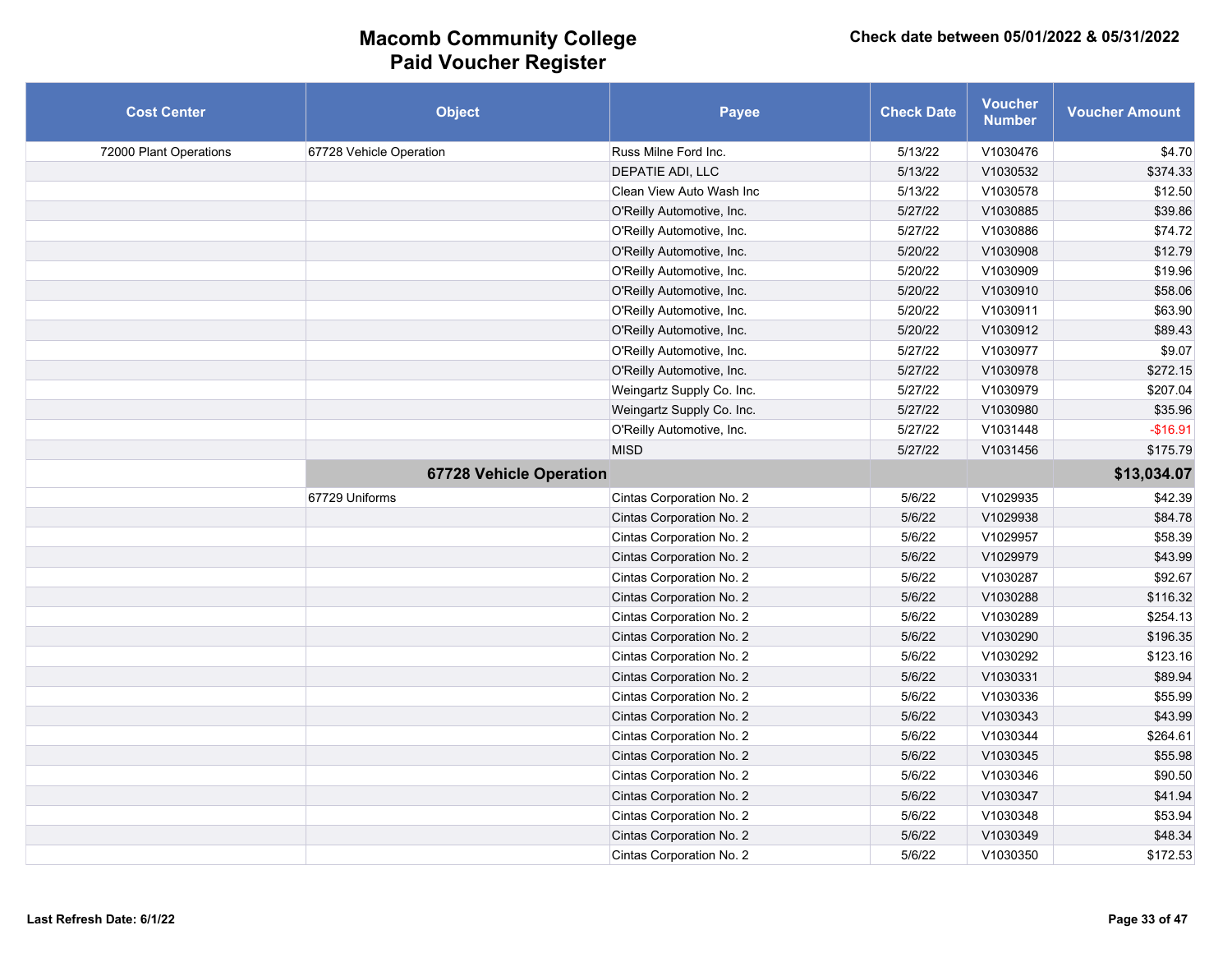| <b>Cost Center</b>            | <b>Object</b>        | <b>Payee</b>                        | <b>Check Date</b> | <b>Voucher</b><br><b>Number</b> | <b>Voucher Amount</b> |
|-------------------------------|----------------------|-------------------------------------|-------------------|---------------------------------|-----------------------|
| 72000 Plant Operations        | 67729 Uniforms       | Cintas Corporation No. 2            | 5/13/22           | V1030529                        | \$32.14               |
|                               |                      | Cintas Corporation No. 2            | 5/13/22           | V1030582                        | \$57.22               |
|                               |                      | Cintas Corporation No. 2            | 5/13/22           | V1030594                        | \$31.69               |
|                               |                      | Cintas Corporation No. 2            | 5/13/22           | V1030600                        | \$88.81               |
|                               |                      | Cintas Corporation No. 2            | 5/13/22           | V1030604                        | \$95.98               |
|                               |                      | Cintas Corporation No. 2            | 5/13/22           | V1030607                        | \$88.14               |
|                               |                      | Cintas Corporation No. 2            | 5/20/22           | V1031037                        | \$42.31               |
|                               |                      | Cintas Corporation No. 2            | 5/27/22           | V1031412                        | \$85.42               |
|                               | 67729 Uniforms       |                                     |                   |                                 | \$2,451.65            |
| <b>72000 Plant Operations</b> |                      |                                     |                   |                                 | \$90,060.39           |
| 74000 Utilities               | 66100 Fuel - Heating | <b>Consumers Energy</b>             | 5/13/22           | V1030569                        | \$25.66               |
|                               |                      | <b>Dillon Energy Services Inc</b>   | 5/13/22           | V1030593                        | \$35,468.16           |
|                               |                      | <b>Consumers Energy</b>             | 5/20/22           | V1030935                        | \$2,370.02            |
|                               |                      | <b>Consumers Energy</b>             | 5/20/22           | V1030936                        | \$11,277.97           |
|                               |                      | <b>Consumers Energy</b>             | 5/20/22           | V1030937                        | \$84.02               |
|                               |                      | <b>Consumers Energy</b>             | 5/20/22           | V1030938                        | \$5,403.33            |
|                               |                      | <b>Consumers Energy</b>             | 5/20/22           | V1030939                        | \$4,519.89            |
|                               |                      | <b>Consumers Energy</b>             | 5/20/22           | V1030940                        | \$150.82              |
|                               |                      | <b>Consumers Energy</b>             | 5/20/22           | V1030941                        | \$964.30              |
|                               |                      | Dillon Energy Services Inc          | 5/20/22           | V1031016                        | \$18,934.72           |
|                               |                      | <b>Consumers Energy</b>             | 5/20/22           | V1031031                        | \$595.55              |
|                               | 66100 Fuel - Heating |                                     |                   |                                 | \$79,794.44           |
|                               | 66200 Electricity    | Constellation Energy Services, Inc. | 5/6/22            | V1030236                        | \$50,240.51           |
|                               |                      | Constellation Energy Services, Inc. | 5/6/22            | V1030240                        | \$829.74              |
|                               |                      | Constellation Energy Services, Inc. | 5/6/22            | V1030277                        | \$722.36              |
|                               |                      | <b>DTE Energy</b>                   | 5/6/22            | V1030278                        | \$631.12              |
|                               |                      | <b>DTE Energy</b>                   | 5/6/22            | V1030282                        | \$879.67              |
|                               |                      | <b>DTE Energy</b>                   | 5/6/22            | V1030283                        | \$218.69              |
|                               |                      | <b>DTE Energy</b>                   | 5/6/22            | V1030351                        | \$47.91               |
|                               |                      | Constellation Energy Services, Inc. | 5/6/22            | V1030354                        | \$1,649.71            |
|                               |                      | Constellation Energy Services, Inc. | 5/6/22            | V1030355                        | \$55,461.85           |
|                               |                      | <b>DTE Energy</b>                   | 5/6/22            | V1030356                        | \$384.07              |
|                               |                      | <b>DTE Energy</b>                   | 5/6/22            | V1030367                        | \$14,801.56           |
|                               |                      | <b>DTE Energy</b>                   | 5/6/22            | V1030368                        | \$16.95               |
|                               |                      | Constellation Energy Services, Inc. | 5/20/22           | V1030934                        | \$29,177.42           |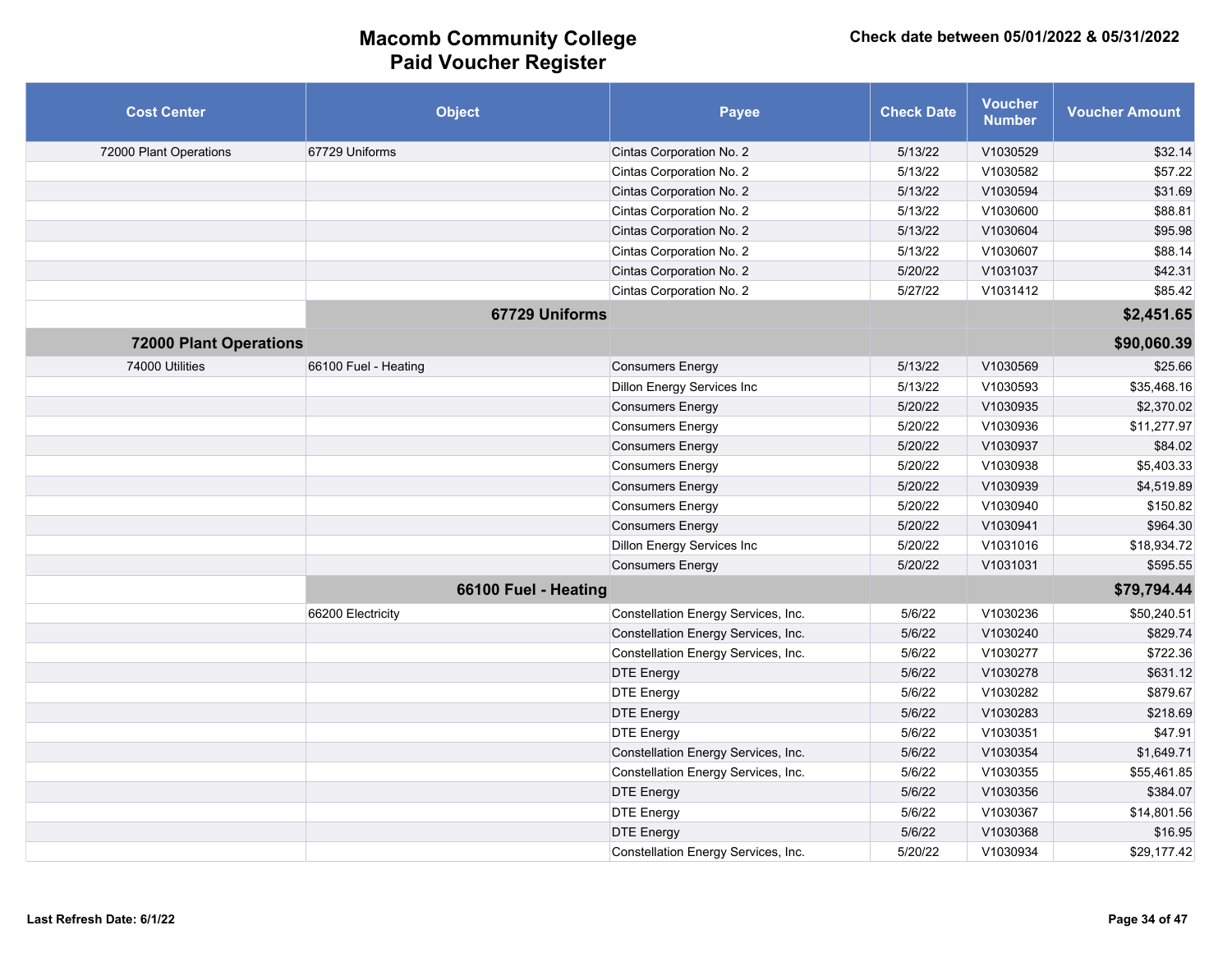| <b>Cost Center</b>   | <b>Object</b>                        | <b>Payee</b>                                 | <b>Check Date</b> | <b>Voucher</b><br><b>Number</b> | <b>Voucher Amount</b> |
|----------------------|--------------------------------------|----------------------------------------------|-------------------|---------------------------------|-----------------------|
| 74000 Utilities      | 66200 Electricity                    | <b>DTE Energy</b>                            | 5/20/22           | V1030942                        | \$11,026.91           |
|                      |                                      | <b>DTE Energy</b>                            | 5/20/22           | V1030943                        | \$41.20               |
|                      |                                      | <b>DTE Energy</b>                            | 5/20/22           | V1030944                        | \$2,368.43            |
|                      |                                      | Constellation Energy Services, Inc.          | 5/27/22           | V1031030                        | \$3,055.38            |
|                      |                                      | Constellation Energy Services, Inc.          | 5/27/22           | V1031052                        | \$3,440.96            |
|                      |                                      | <b>DTE Energy</b>                            | 5/27/22           | V1031053                        | \$120.77              |
|                      |                                      | <b>DTE Energy</b>                            | 5/27/22           | V1031188                        | \$2,111.89            |
|                      | 66200 Electricity                    |                                              |                   |                                 | \$177,227.10          |
|                      | 66300 Water                          | Charter Township of Clinton Water & Sewer De | 5/13/22           | V1030568                        | \$271.17              |
|                      |                                      | Charter Township of Clinton Water & Sewer De | 5/13/22           | V1030596                        | \$1,073.24            |
|                      |                                      | Charter Township of Clinton Water & Sewer De | 5/13/22           | V1030597                        | \$462.42              |
|                      |                                      | Charter Township of Clinton Water & Sewer De | 5/13/22           | V1030598                        | \$2,629.20            |
|                      |                                      | Charter Township of Clinton Water & Sewer De | 5/13/22           | V1030599                        | \$843.49              |
|                      |                                      | Charter Township of Clinton Water & Sewer De | 5/13/22           | V1030601                        | \$3,734.40            |
|                      |                                      | City of Warren Water Division                | 5/20/22           | V1030913                        | \$12.05               |
|                      |                                      | City of Warren Water Division                | 5/20/22           | V1030914                        | \$164.59              |
|                      |                                      | City of Warren Water Division                | 5/20/22           | V1030915                        | \$21.44               |
|                      |                                      | City of Warren Water Division                | 5/20/22           | V1030916                        | \$2,001.20            |
|                      |                                      | City of Warren Water Division                | 5/20/22           | V1030917                        | \$21.44               |
|                      |                                      | City of Warren Water Division                | 5/20/22           | V1030918                        | \$21.44               |
|                      |                                      | City of Warren Water Division                | 5/20/22           | V1030919                        | \$21.44               |
|                      |                                      | City of Warren Water Division                | 5/20/22           | V1030920                        | \$2,586.08            |
|                      |                                      | City of Warren Water Division                | 5/20/22           | V1030921                        | \$21.44               |
|                      |                                      | City of Warren Water Division                | 5/20/22           | V1030922                        | \$397.57              |
|                      | <b>66300 Water</b>                   |                                              |                   |                                 | \$14,282.61           |
| 74000 Utilities      |                                      |                                              |                   |                                 | \$271,304.15          |
| 75000 College Police | 67203 General Office Supplies        | Staples Advantage                            | 5/20/22           | V1030249                        | \$86.86               |
|                      | <b>67203 General Office Supplies</b> |                                              |                   |                                 | \$86.86               |
|                      | 67401 Professional Dev./Conferences  | JP Morgan Chase Bank, W.A.                   | 5/27/22           | V1031254                        | \$941.56              |
|                      | 67401 Professional Dev./Conferences  |                                              |                   |                                 | \$941.56              |
|                      | 67407 Dues & Memberships             | <b>MACLEA</b>                                | 5/6/22            | V1030285                        | \$350.00              |
|                      |                                      | JP Morgan Chase Bank, W.A.                   | 5/27/22           | V1031255                        | \$150.00              |
|                      | 67407 Dues & Memberships             |                                              |                   |                                 | \$500.00              |
|                      | 67650 Furniture, Equipment, Fixtures | Culligan of Ann Arbor/Detroit                | 5/20/22           | V1030583                        | $-$6.01$              |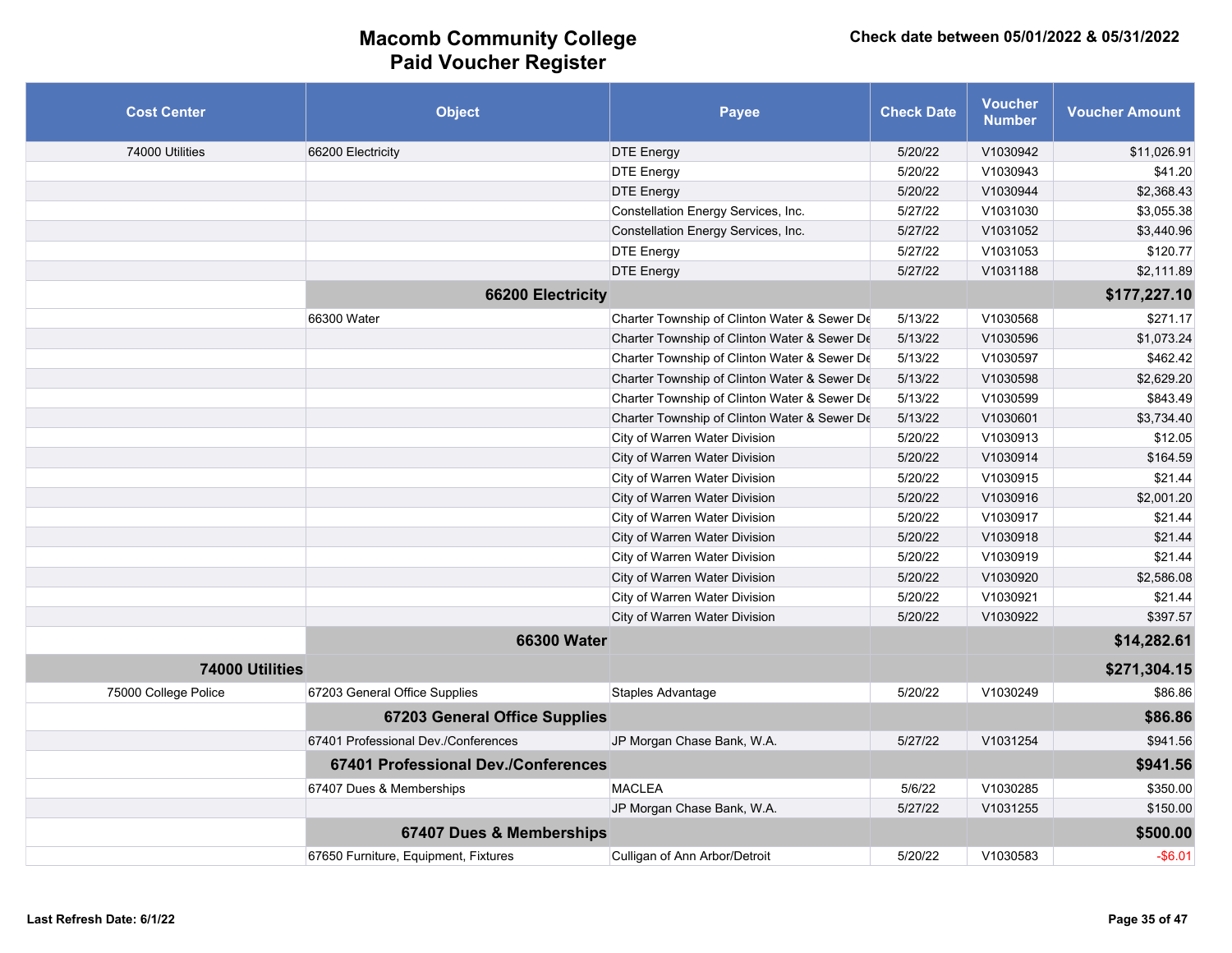| <b>Cost Center</b>     | <b>Object</b>                        | Payee                         | <b>Check Date</b> | <b>Voucher</b><br><b>Number</b> | <b>Voucher Amount</b> |
|------------------------|--------------------------------------|-------------------------------|-------------------|---------------------------------|-----------------------|
| 75000 College Police   | 67650 Furniture, Equipment, Fixtures | Culligan of Ann Arbor/Detroit | 5/20/22           | V1030614                        | \$53.99               |
|                        |                                      | Culligan of Ann Arbor/Detroit | 5/20/22           | V1030615                        | \$10.00               |
|                        | 67650 Furniture, Equipment, Fixtures |                               |                   |                                 | \$57.98               |
|                        | 67701 Fees                           | JP Morgan Chase Bank, W.A.    | 5/27/22           | V1031256                        | \$90.00               |
|                        | <b>67701 Fees</b>                    |                               |                   |                                 | \$90.00               |
|                        | 67729 Uniforms                       | Nye Uniform Company           | 5/27/22           | V1030539                        | \$377.49              |
|                        |                                      | Nye Uniform Company           | 5/27/22           | V1030540                        | \$37.49               |
|                        |                                      | <b>Marvelous Promotions</b>   | 5/20/22           | V1030828                        | \$58.00               |
|                        |                                      | Nye Uniform Company           | 5/27/22           | V1030990                        | $-$ \$32.50           |
|                        | 67729 Uniforms                       |                               |                   |                                 | \$440.48              |
| 75000 College Police   |                                      |                               |                   |                                 | \$2,116.88            |
| <b>10 General Fund</b> |                                      |                               |                   |                                 | \$2,530,417.59        |

### **20 MCPA Operations - General Fund**

| <b>Cost Center</b> | <b>Object</b>                        | <b>Payee</b>                     | <b>Check Date</b> | <b>Voucher</b><br><b>Number</b> | <b>Voucher Amount</b> |
|--------------------|--------------------------------------|----------------------------------|-------------------|---------------------------------|-----------------------|
| 55001 MCPA         | 46313 Ticket Net Revenue/Rent Events | Warren Symphony Society          | 5/6/22            | V1030139                        | \$1,260.68            |
|                    |                                      | Macomb Ballet Company            | 5/13/22           | V1030450                        | \$52,323.89           |
|                    |                                      | Raedene's Dance Studio           | 5/20/22           | V1030999                        | \$14,031.30           |
|                    | 46313 Ticket Net Revenue/Rent Events |                                  |                   |                                 | \$67,615.87           |
|                    | 67106 Other Contracted Svs.          | <b>Barney Monk Corporation</b>   | 5/13/22           | V1030570                        | \$5,061.58            |
|                    |                                      | <b>Barney Monk Corporation</b>   | 5/20/22           | V1030627                        | \$4,220.70            |
|                    | 67106 Other Contracted Svs.          |                                  |                   |                                 | \$9,282.28            |
|                    | 67212 Maintenance / Stage Supplies   | <b>AVL-Creative</b>              | 5/6/22            | V1030143                        | \$2,000.00            |
|                    |                                      | Steinhoff Piano Service, LLC     | 5/6/22            | V1030270                        | \$125.00              |
|                    |                                      | Steinhoff Piano Service, LLC     | 5/13/22           | V1030694                        | \$425.00              |
|                    |                                      | JP Morgan Chase Bank, W.A.       | 5/27/22           | V1031263                        | \$369.93              |
|                    | 67212 Maintenance / Stage Supplies   |                                  |                   |                                 | \$2,919.93            |
|                    | 67301 Advertising                    | 21st Century MediaýNewspaper LLC | 5/6/22            | V1030175                        | \$218.53              |
|                    |                                      | iHeartMedia                      | 5/13/22           | V1030695                        | \$2,500.00            |
|                    |                                      | 21st Century MediaýNewspaper LLC | 5/27/22           | V1030847                        | $-$ \$218.53          |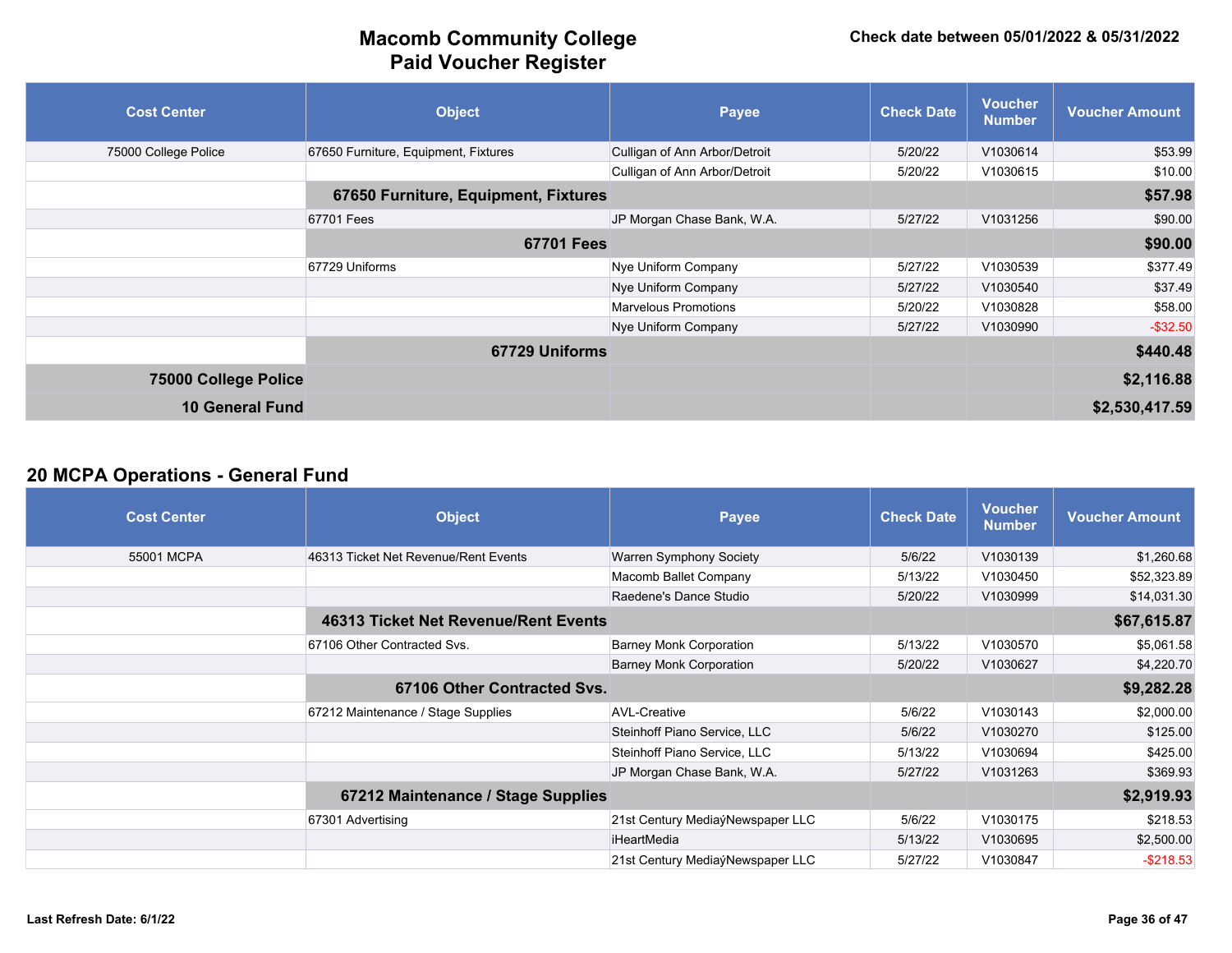| <b>Cost Center</b>                | <b>Object</b>                    | <b>Payee</b>                | <b>Check Date</b> | <b>Voucher</b><br><b>Number</b> | <b>Voucher Amount</b> |
|-----------------------------------|----------------------------------|-----------------------------|-------------------|---------------------------------|-----------------------|
| 55001 MCPA                        | 67301 Advertising                | Kerrie L. Augustine         | 5/27/22           | V1031039                        | \$228.70              |
|                                   |                                  | JP Morgan Chase Bank, W.A.  | 5/27/22           | V1031265                        | \$175.28              |
|                                   |                                  | JP Morgan Chase Bank, W.A.  | 5/27/22           | V1031338                        | \$100.00              |
|                                   | 67301 Advertising                |                             |                   |                                 | \$3,003.98            |
|                                   | 67305 Hospitality                | LaQuinta Detroit - Utica    | 5/6/22            | V1030121                        | \$81.77               |
|                                   |                                  | Gordon Food Service         | 5/13/22           | V1030148                        | \$50.46               |
|                                   |                                  | MCC Petty Cash - Perf. Arts | 5/27/22           | V1030902                        | \$200.00              |
|                                   |                                  | JP Morgan Chase Bank, W.A.  | 5/27/22           | V1031266                        | \$659.89              |
|                                   | 67305 Hospitality                |                             |                   |                                 | \$992.12              |
|                                   | 67403 Activities                 | Verizon Wireless Services   | 5/6/22            | V1030339                        | \$36.01               |
|                                   |                                  | JP Morgan Chase Bank, W.A.  | 5/27/22           | V1031268                        | \$9.99                |
|                                   | <b>67403 Activities</b>          |                             |                   |                                 | \$46.00               |
|                                   | 67709 Education/Outreach         | Adam Prybylski              | 5/13/22           | V1030443                        | \$50.00               |
|                                   |                                  | Paul Sikorski               | 5/13/22           | V1030481                        | \$50.00               |
|                                   |                                  | Richard M. Kowalewski       | 5/13/22           | V1030581                        | \$50.00               |
|                                   |                                  | Nicholas Kuhl               | 5/27/22           | V1031431                        | \$3,000.00            |
|                                   | 67709 Education/Outreach         |                             |                   |                                 | \$3,150.00            |
|                                   | 72000 Development                | JP Morgan Chase Bank, W.A.  | 5/27/22           | V1031272                        | \$419.78              |
|                                   | 72000 Development                |                             |                   |                                 | \$419.78              |
| <b>55001 MCPA</b>                 |                                  |                             |                   |                                 | \$87,429.96           |
| 55002 MCPA Bev. Oper.             | 67500 Concession Expenses        | Shelby Wholesale Dist Inc.  | 5/13/22           | V1029839                        | \$427.95              |
|                                   |                                  | Gordon Food Service         | 5/20/22           | V1030171                        | \$140.27              |
|                                   |                                  | Shelby Wholesale Dist Inc.  | 5/20/22           | V1030545                        | \$300.14              |
|                                   |                                  | Gordon Food Service         | 5/20/22           | V1030624                        | \$183.90              |
|                                   |                                  | Pepsi Bottling Group        | 5/13/22           | V1030646                        | \$544.47              |
|                                   |                                  | Gordon Food Service         | 5/20/22           | V1030817                        | \$61.30               |
|                                   |                                  | Gordon Food Service         | 5/27/22           | V1030872                        | \$89.67               |
|                                   | <b>67500 Concession Expenses</b> |                             |                   |                                 | \$1,747.70            |
| 55002 MCPA Bev. Oper.             |                                  |                             |                   |                                 | \$1,747.70            |
| 20 MCPA Operations - General Fund |                                  |                             |                   |                                 | \$89,177.66           |

### **30 Restricted Fund**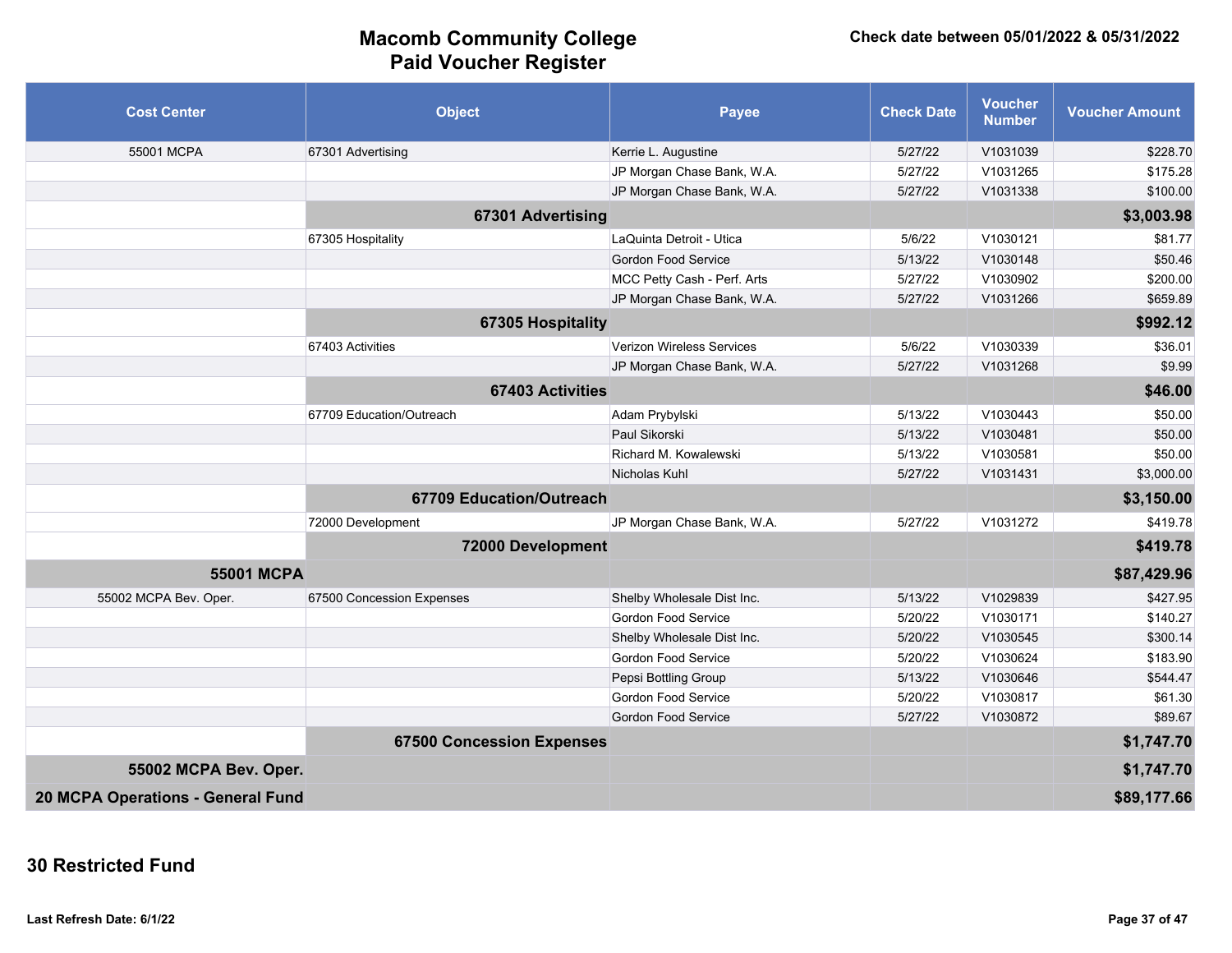| <b>Cost Center</b>                 | <b>Object</b>                        | <b>Payee</b>                   | <b>Check Date</b> | Voucher<br><b>Number</b> | <b>Voucher Amount</b> |
|------------------------------------|--------------------------------------|--------------------------------|-------------------|--------------------------|-----------------------|
| 13300 Technical Education          | 67106 Other Contracted Svs.          | Diagram                        | 5/27/22           | V1030868                 | \$1.070.00            |
|                                    | 67106 Other Contracted Svs.          |                                |                   |                          | \$1,070.00            |
|                                    | 67401 Professional Dev./Conferences  | Saleta R. McMurray             | 5/27/22           | V1031499                 | \$112.57              |
|                                    | 67401 Professional Dev./Conferences  |                                |                   |                          | \$112.57              |
|                                    | 67403 Activities                     | Saleta R. McMurray             | 5/27/22           | V1031499                 | \$46.12               |
|                                    | <b>67403 Activities</b>              |                                |                   |                          | \$46.12               |
| <b>13300 Technical Education</b>   |                                      |                                |                   |                          | \$1,228.69            |
| 44009 Perkins-Federal Funds        | 67650 Furniture, Equipment, Fixtures | Grainger                       | 5/13/22           | V1030007                 | \$949.91              |
|                                    |                                      | Grainger                       | 5/13/22           | V1030009                 | \$131.34              |
|                                    |                                      | <b>Hubert Company</b>          | 5/6/22            | V1030372                 | \$4,081.01            |
|                                    |                                      | Medline Industries, Inc.       | 5/27/22           | V1030845                 | \$1,210.82            |
|                                    |                                      | Grainger                       | 5/20/22           | V1031024                 | \$365.24              |
|                                    | 67650 Furniture, Equipment, Fixtures |                                |                   |                          | \$6,738.32            |
| 44009 Perkins-Federal Funds        |                                      |                                |                   |                          | \$6,738.32            |
| 44010 Perkins-Local/MCC Funds      | 67650 Furniture, Equipment, Fixtures | DiaMedical USA Equipment, LLC  | 5/13/22           | V1030127                 | \$7,072.84            |
|                                    |                                      | Kilgore International, Inc.    | 5/13/22           | V1030151                 | \$2.260.00            |
|                                    |                                      | Greene Manufacturing Inc.      | 5/20/22           | V1030842                 | \$29,296.00           |
|                                    | 67650 Furniture, Equipment, Fixtures |                                |                   |                          | \$38,628.84           |
| 44010 Perkins-Local/MCC Funds      |                                      |                                |                   |                          | \$38,628.84           |
| 44014 Perkins Professional Develop | 67401 Professional Dev./Conferences  | Pennie A. Wysocki              | 5/6/22            | V1030210                 | \$959.21              |
|                                    |                                      | Mariea E. Seefried             | 5/27/22           | V1031221                 | \$4,410.70            |
|                                    |                                      | JP Morgan Chase Bank, W.A.     | 5/27/22           | V1031273                 | $-$199.00$            |
|                                    | 67401 Professional Dev./Conferences  |                                |                   |                          | \$5,170.91            |
| 44014 Perkins Professional Develop |                                      |                                |                   |                          | \$5,170.91            |
| 51004 PTAC                         | 66000 Telephones                     | Verizon Wireless Services      | 5/6/22            | V1029961                 | \$250.62              |
|                                    | 66000 Telephones                     |                                |                   |                          | \$250.62              |
|                                    | 67100 Prof. Svs.                     | Applied Imaging                | 5/6/22            | V1030195                 | \$154.29              |
|                                    | 67100 Prof. Svs.                     |                                |                   |                          | \$154.29              |
|                                    | 67203 General Office Supplies        | Micro Center Sales Corporation | 5/6/22            | V1029942                 | \$95.98               |
|                                    | <b>67203 General Office Supplies</b> |                                |                   |                          | \$95.98               |
|                                    | 67401 Professional Dev./Conferences  | Maureen E. Miller              | 5/6/22            | V1030291                 | \$160.00              |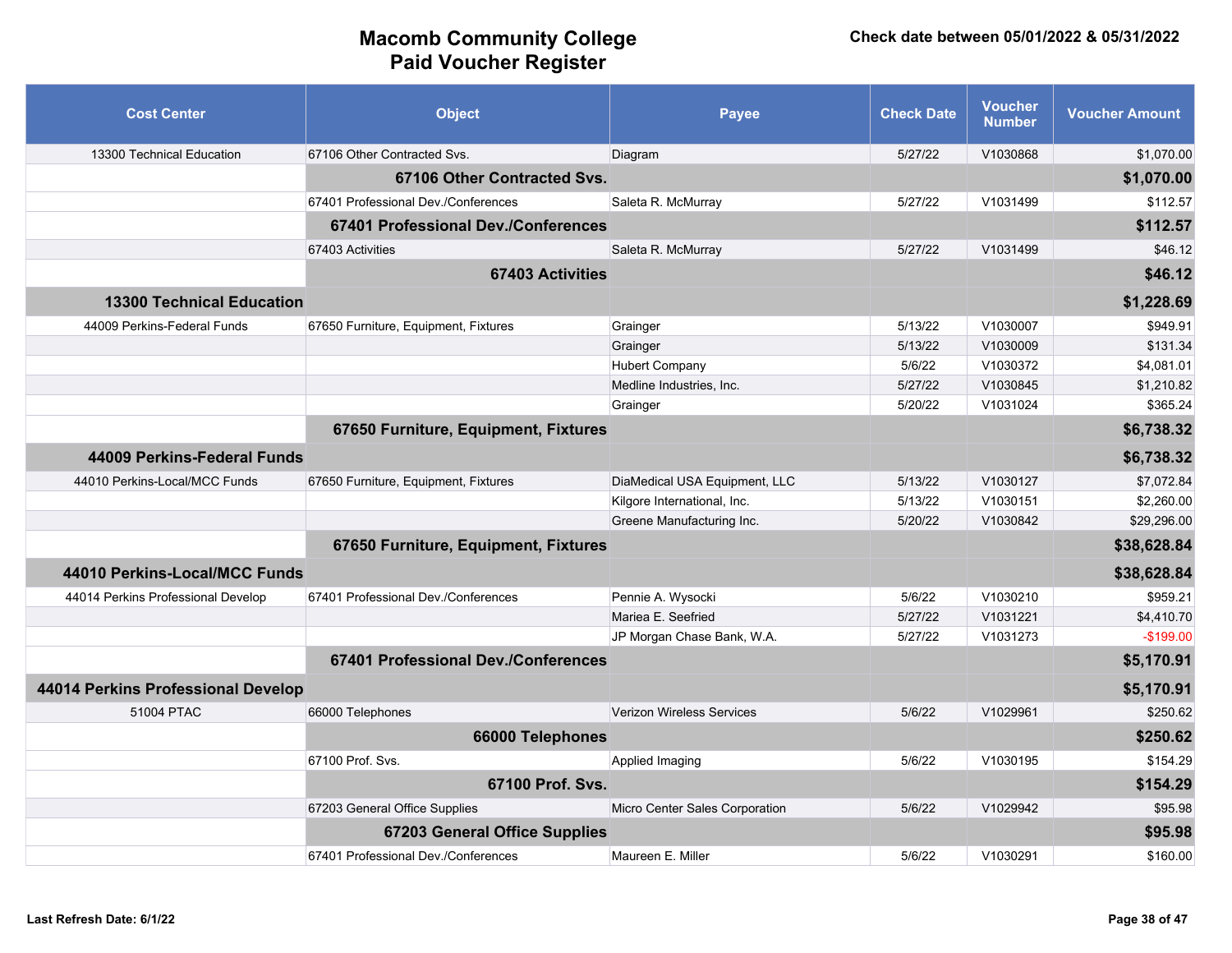| <b>Cost Center</b>                 | <b>Object</b>                          | Payee                      | <b>Check Date</b> | <b>Voucher</b><br><b>Number</b> | <b>Voucher Amount</b> |
|------------------------------------|----------------------------------------|----------------------------|-------------------|---------------------------------|-----------------------|
| 51004 PTAC                         | 67401 Professional Dev./Conferences    | Maureen E. Miller          | 5/20/22           | V1030901                        | \$29.48               |
|                                    |                                        | Mary C. Crass              | 5/27/22           | V1031040                        | \$23.16               |
|                                    |                                        | Mary T. Beckman            | 5/27/22           | V1031187                        | \$31.82               |
|                                    |                                        | JP Morgan Chase Bank, W.A. | 5/27/22           | V1031274                        | \$4.614.63            |
|                                    | 67401 Professional Dev./Conferences    |                            |                   |                                 | \$4,859.09            |
|                                    | 67407 Dues & Memberships               | PTAC of Michigan           | 5/20/22           | V1030538                        | \$775.00              |
|                                    | 67407 Dues & Memberships               |                            |                   |                                 | \$775.00              |
|                                    | 67700 Subscriptions/Periodicals        | <b>BGOV LLC</b>            | 5/13/22           | V1030606                        | \$3,228.00            |
|                                    |                                        | JP Morgan Chase Bank, W.A. | 5/27/22           | V1031275                        | \$288.00              |
|                                    | <b>67700 Subscriptions/Periodicals</b> |                            |                   |                                 | \$3,516.00            |
| <b>51004 PTAC</b>                  |                                        |                            |                   |                                 | \$9,650.98            |
| 54262 ARPA HEERF III Institutional | 67100 Prof. Svs.                       | AAWUA, LLC                 | 5/27/22           | V1030851                        | \$8,212.50            |
|                                    | 67100 Prof. Svs.                       |                            |                   |                                 | \$8,212.50            |
|                                    | 67106 Other Contracted Svs.            | Siemens Industry Inc       | 5/27/22           | V1031501                        | \$15,837.00           |
|                                    | 67106 Other Contracted Svs.            |                            |                   |                                 | \$15,837.00           |
|                                    | 67212 Maintenance / Stage Supplies     | R. L. Deppmann Company     | 5/13/22           | V1029773                        | \$4,822.47            |
|                                    |                                        | R. L. Deppmann Company     | 5/20/22           | V1030125                        | \$2,012.06            |
|                                    |                                        | Midwest Air Filter, Inc.   | 5/20/22           | V1030134                        | $-$14,361.75$         |
|                                    |                                        | Grainger                   | 5/13/22           | V1030147                        | \$1,232.00            |
|                                    |                                        | Grainger                   | 5/20/22           | V1030156                        | \$2,748.74            |
|                                    |                                        | Grainger                   | 5/20/22           | V1030157                        | \$924.00              |
|                                    |                                        | Grainger                   | 5/20/22           | V1030159                        | \$98.00               |
|                                    |                                        | Grainger                   | 5/20/22           | V1030165                        | \$924.00              |
|                                    |                                        | Grainger                   | 5/20/22           | V1030169                        | \$691.08              |
|                                    |                                        | Grainger                   | 5/20/22           | V1030172                        | \$1,035.00            |
|                                    |                                        | Grainger                   | 5/20/22           | V1030176                        | \$490.00              |
|                                    |                                        | Howley Agency Sales, Inc.  | 5/20/22           | V1030839                        | \$2,004.72            |
|                                    |                                        | Midwest Air Filter, Inc.   | 5/20/22           | V1031058                        | \$22,799.64           |
|                                    |                                        | Midwest Air Filter, Inc.   | 5/20/22           | V1031059                        | \$6,366.78            |
|                                    |                                        | Midwest Air Filter, Inc.   | 5/20/22           | V1031061                        | \$11,464.36           |
|                                    | 67212 Maintenance / Stage Supplies     |                            |                   |                                 | \$43,251.10           |
|                                    | 67603 Construction                     | Laforce, Inc.              | 5/13/22           | V1030665                        | \$151,230.60          |
|                                    |                                        | Knight Watch Inc.          | 5/20/22           | V1030983                        | \$3,139.20            |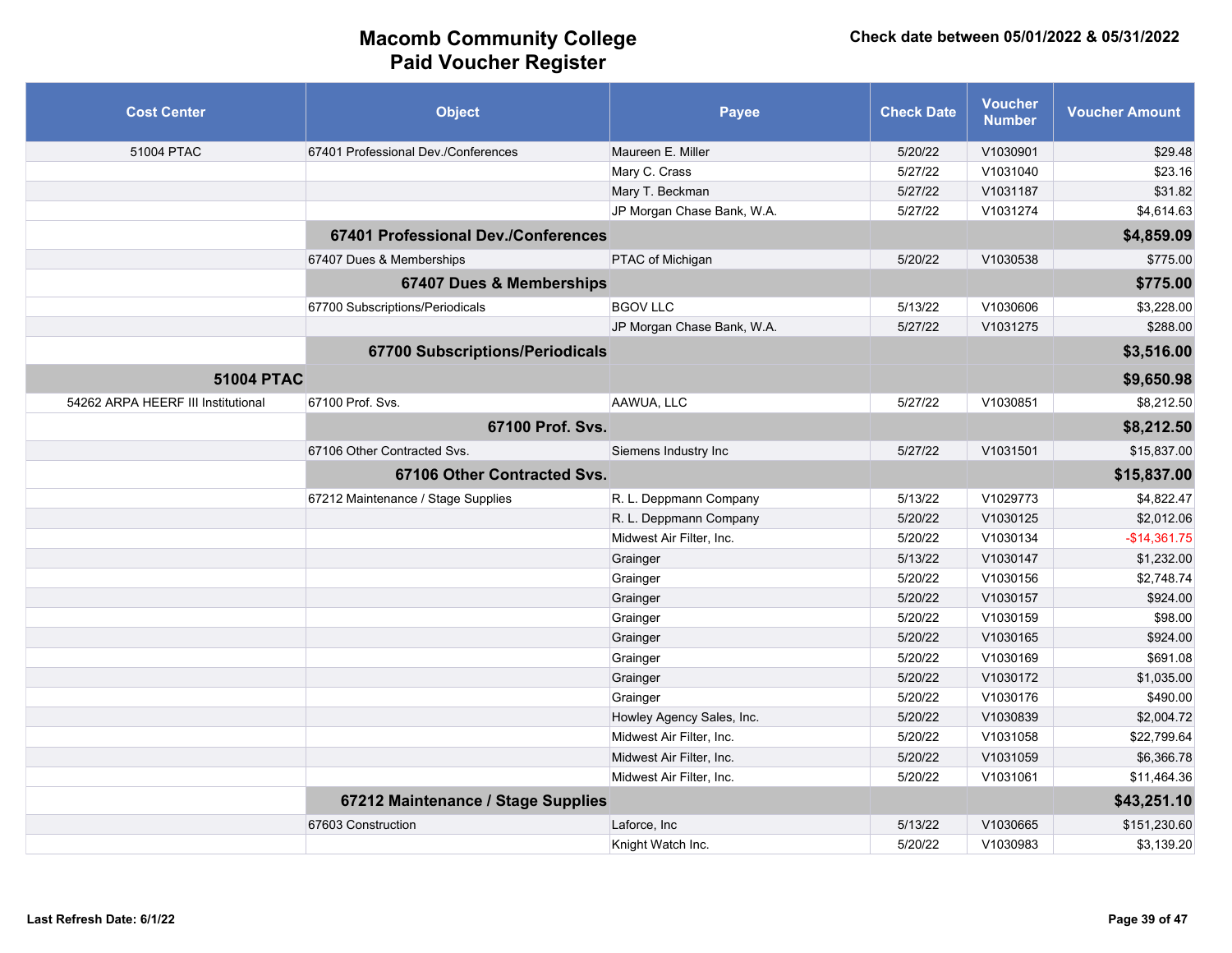| <b>Cost Center</b>                 | <b>Object</b>                        | <b>Payee</b>                       | <b>Check Date</b> | <b>Voucher</b><br><b>Number</b> | <b>Voucher Amount</b> |
|------------------------------------|--------------------------------------|------------------------------------|-------------------|---------------------------------|-----------------------|
|                                    | 67603 Construction                   |                                    |                   |                                 | \$154,369.80          |
| 54262 ARPA HEERF III Institutional | 67650 Furniture, Equipment, Fixtures | Dentsply North America LLC         | 5/20/22           | V1030856                        | \$9,069.18            |
|                                    |                                      | Greene Manufacturing Inc.          | 5/20/22           | V1031057                        | \$5,575.00            |
|                                    | 67650 Furniture, Equipment, Fixtures |                                    |                   |                                 | \$14,644.18           |
|                                    | 67651 Computer Equipment             | Sehi Computer Products Inc         | 5/6/22            | V1029971                        | \$225,000.00          |
|                                    |                                      | Access Interactive LLC             | 5/13/22           | V1030595                        | \$0.00                |
|                                    | 67651 Computer Equipment             |                                    |                   |                                 | \$225,000.00          |
|                                    | 67716 Other Expenses                 | JP Morgan Chase Bank, W.A.         | 5/27/22           | V1031276                        | \$80.54               |
|                                    | 67716 Other Expenses                 |                                    |                   |                                 | \$80.54               |
| 54262 ARPA HEERF III Institutional |                                      |                                    |                   |                                 | \$461,395.12          |
| 56000 Athletics                    | 67215 Athletic Supplies              | JB Graphics Inc                    | 5/20/22           | V1030620                        | \$473.00              |
|                                    |                                      | Game One                           | 5/20/22           | V1030836                        | \$2,200.00            |
|                                    |                                      | Concourse Team Express LLC         | 5/20/22           | V1030838                        | \$285.75              |
|                                    |                                      | Concourse Team Express LLC         | 5/20/22           | V1030840                        | \$508.00              |
|                                    | <b>67215 Athletic Supplies</b>       |                                    |                   |                                 | \$3,466.75            |
|                                    | 67401 Professional Dev./Conferences  | JP Morgan Chase Bank, W.A.         | 5/27/22           | V1031280                        | \$1,516.92            |
|                                    |                                      | JP Morgan Chase Bank, W.A.         | 5/27/22           | V1031312                        | \$323.40              |
|                                    |                                      | JP Morgan Chase Bank, W.A.         | 5/27/22           | V1031314                        | \$3,350.51            |
|                                    | 67401 Professional Dev./Conferences  |                                    |                   |                                 | \$5,190.83            |
|                                    | 67403 Activities                     | JP Morgan Chase Bank, W.A.         | 5/27/22           | V1031316                        | \$76.40               |
|                                    |                                      | JP Morgan Chase Bank, W.A.         | 5/27/22           | V1031322                        | \$10.99               |
|                                    |                                      | JP Morgan Chase Bank, W.A.         | 5/27/22           | V1031380                        | \$146.00              |
|                                    | <b>67403 Activities</b>              |                                    |                   |                                 | \$233.39              |
|                                    | 67729 Uniforms                       | Burke's Sport Haven                | 5/13/22           | V1030605                        | \$900.00              |
|                                    | 67729 Uniforms                       |                                    |                   |                                 | \$900.00              |
| 56000 Athletics                    |                                      |                                    |                   |                                 | \$9,790.97            |
| 75000 College Police               | 67404 Seminar Support                | Mark D. Wheeler                    | 5/20/22           | V1030965                        | \$170.00              |
|                                    |                                      | <b>Detroit Sportsmens Congress</b> | 5/20/22           | V1031046                        | \$900.00              |
|                                    | 67404 Seminar Support                |                                    |                   |                                 | \$1,070.00            |
| 75000 College Police               |                                      |                                    |                   |                                 | \$1,070.00            |
| <b>30 Restricted Fund</b>          |                                      |                                    |                   |                                 | \$533,673.83          |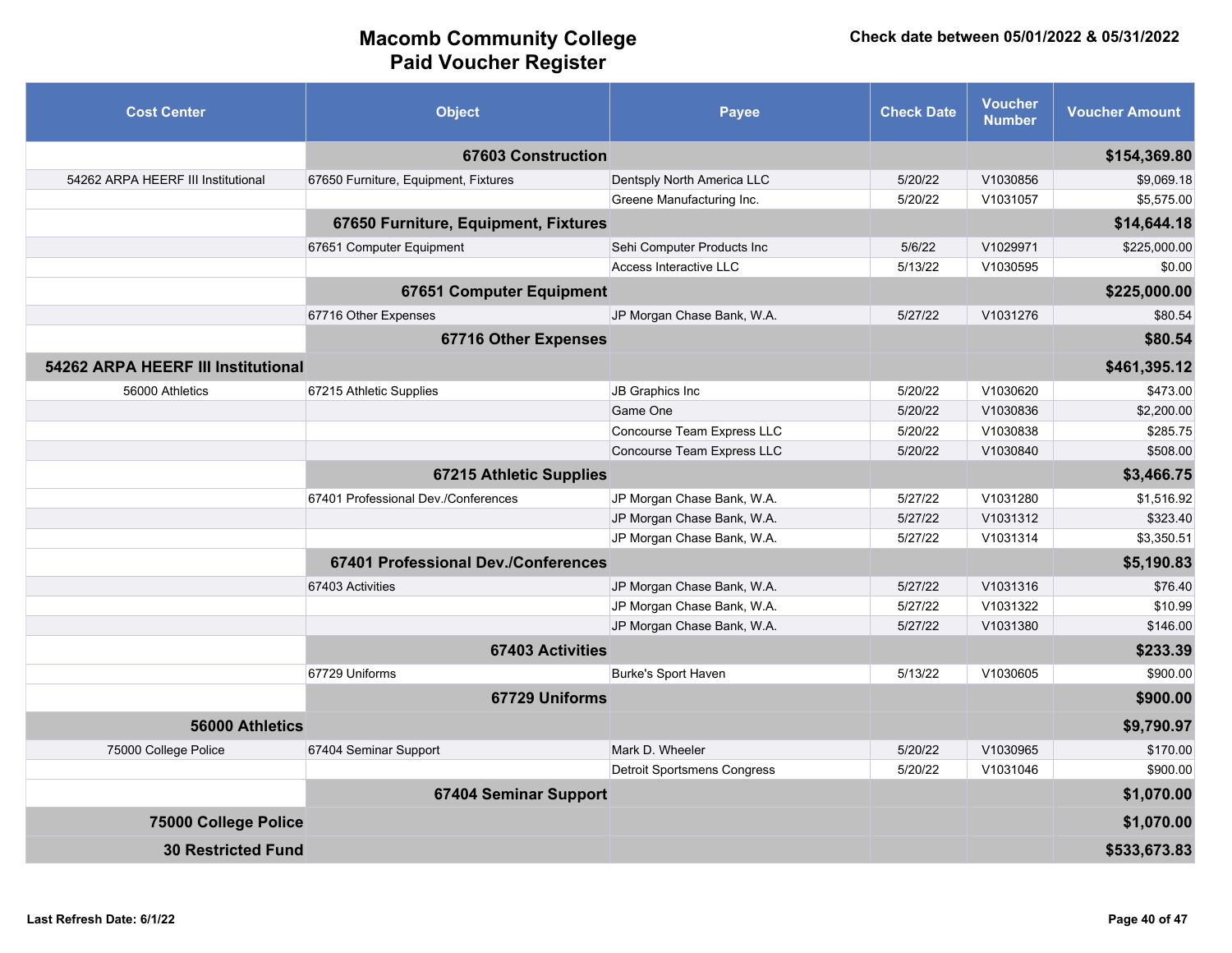#### **40 Plant Fund**

| <b>Cost Center</b> | <b>Object</b>                        | <b>Payee</b>                       | <b>Check Date</b> | <b>Voucher</b><br><b>Number</b> | <b>Voucher Amount</b> |
|--------------------|--------------------------------------|------------------------------------|-------------------|---------------------------------|-----------------------|
| 62015 Technology   | 67106 Other Contracted Svs.          | Answernet Education Services, Inc. | 5/13/22           | V1030503                        | \$4,180.00            |
|                    |                                      | Ferrilli                           | 5/20/22           | V1030613                        | \$27,500.00           |
|                    |                                      | Ferrilli                           | 5/20/22           | V1030618                        | \$6,600.00            |
|                    |                                      | Ferrilli                           | 5/20/22           | V1030818                        | \$3,960.00            |
|                    |                                      | Ferrilli                           | 5/27/22           | V1031483                        | \$4,000.00            |
|                    |                                      | <b>Beacon Technologies</b>         | 5/27/22           | V1031584                        | \$118.00              |
|                    |                                      | Beacon Technologies                | 5/27/22           | V1031591                        | \$512.00              |
|                    |                                      | Alcove Insights, LLC               | 5/27/22           | V1031592                        | \$110.00              |
|                    | 67106 Other Contracted Svs.          |                                    |                   |                                 | \$46,980.00           |
|                    | 67606 Software Rental                | Dell Computer Corporation          | 5/6/22            | V1029936                        | \$14,258.33           |
|                    |                                      | Dell Computer Corporation          | 5/6/22            | V1030004                        | \$14,258.33           |
|                    |                                      | Amerinet of Michigan, Inc.         | 5/27/22           | V1030874                        | \$46,800.00           |
|                    |                                      | JP Morgan Chase Bank, W.A.         | 5/27/22           | V1031323                        | \$282.51              |
|                    |                                      | Salesforce, Inc                    | 5/27/22           | V1031497                        | \$7,318.08            |
|                    |                                      | Virtual Training Company, Inc.     | 5/27/22           | V1031504                        | \$1,000.00            |
|                    | <b>67606 Software Rental</b>         |                                    |                   |                                 | \$83,917.25           |
|                    | 67650 Furniture, Equipment, Fixtures | Innovative Communications, Inc.    | 5/27/22           | V1031574                        | \$125.00              |
|                    | 67650 Furniture, Equipment, Fixtures |                                    |                   |                                 | \$125.00              |
|                    | 67651 Computer Equipment             | B & H Photo-Video                  | 5/6/22            | V1029962                        | \$4,877.64            |
|                    |                                      | JP Morgan Chase Bank, W.A.         | 5/27/22           | V1031371                        | \$1,245.40            |
|                    |                                      | Applied Imaging                    | 5/27/22           | V1031467                        | \$1,205.00            |
|                    | 67651 Computer Equipment             |                                    |                   |                                 | \$7,328.04            |
|                    | 67652 Software                       | Zones, Inc.                        | 5/13/22           | V1030495                        | \$147.00              |
|                    |                                      | Zones, Inc.                        | 5/13/22           | V1030498                        | \$55.00               |
|                    |                                      | JP Morgan Chase Bank, W.A.         | 5/27/22           | V1031325                        | \$63.55               |
|                    |                                      | JP Morgan Chase Bank, W.A.         | 5/27/22           | V1031379                        | \$135.55              |
|                    | 67652 Software                       |                                    |                   |                                 | \$401.10              |
|                    | 67655 AV Equipment                   | Grainger                           | 5/6/22            | V1029789                        | \$245.68              |
|                    |                                      | Grainger                           | 5/6/22            | V1029790                        | $-$73.92$             |
|                    |                                      | Grainger                           | 5/6/22            | V1029929                        | \$83.38               |
|                    |                                      | Grainger                           | 5/13/22           | V1030122                        | \$52.64               |
|                    |                                      | Grainger                           | 5/13/22           | V1030124                        | \$142.12              |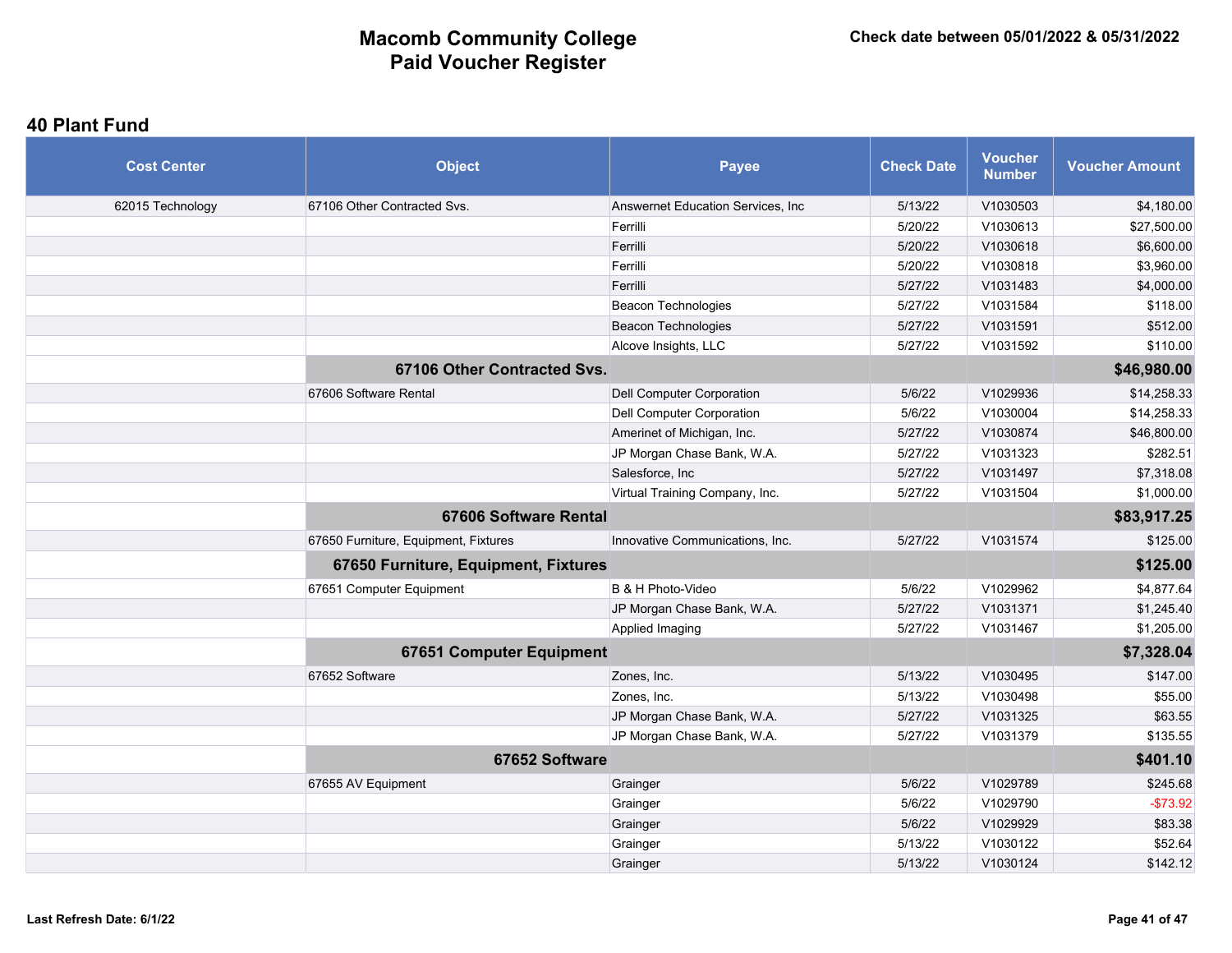| <b>Cost Center</b>             | <b>Object</b>               | <b>Payee</b>                      | <b>Check Date</b> | <b>Voucher</b><br><b>Number</b> | <b>Voucher Amount</b> |
|--------------------------------|-----------------------------|-----------------------------------|-------------------|---------------------------------|-----------------------|
| 62015 Technology               | 67655 AV Equipment          | Grainger                          | 5/13/22           | V1030133                        | \$73.92               |
|                                |                             | Grainger                          | 5/20/22           | V1030173                        | \$47.08               |
|                                |                             | Abel Electronics Inc.             | 5/13/22           | V1030501                        | \$41.86               |
|                                |                             | Abel Electronics Inc.             | 5/13/22           | V1030502                        | \$283.71              |
|                                |                             | Abel Electronics Inc.             | 5/13/22           | V1030556                        | \$566.92              |
|                                |                             | Abel Electronics Inc.             | 5/13/22           | V1030557                        | \$1.37                |
|                                |                             | Abel Electronics Inc.             | 5/13/22           | V1030567                        | \$31.47               |
|                                |                             | Abel Electronics Inc.             | 5/27/22           | V1031482                        | \$8,298.00            |
|                                |                             | Abel Electronics Inc.             | 5/27/22           | V1031486                        | \$69.95               |
|                                |                             | F.D. Hayes Electric               | 5/27/22           | V1031487                        | \$8,810.00            |
|                                |                             | Innovative Communications, Inc.   | 5/27/22           | V1031574                        | \$16,710.00           |
|                                |                             | F.D. Hayes Electric               | 5/27/22           | V1031581                        | \$6,410.00            |
|                                | 67655 AV Equipment          |                                   |                   |                                 | \$41,794.18           |
|                                | 67656 Network & Telecom     | CDW Government, Inc.              | 5/27/22           | V1030854                        | \$33,212.40           |
|                                | 67656 Network & Telecom     |                                   |                   |                                 | \$33,212.40           |
| 62015 Technology               |                             |                                   |                   |                                 | \$213,757.97          |
| 78006 General Capital Projects | 67104 Architect Fees        | Integrated DesignýSolutions, LLC  | 5/13/22           | V1030488                        | \$57,190.00           |
|                                |                             | Peter Basso Associates, Inc.      | 5/13/22           | V1030491                        | \$545.50              |
|                                |                             | Integrated DesignýSolutions, LLC  | 5/13/22           | V1030494                        | \$8,140.00            |
|                                |                             | Integrated DesignýSolutions, LLC  | 5/13/22           | V1030547                        | \$56,620.00           |
|                                |                             | Hobbs & Black Associates, Inc.    | 5/27/22           | V1031580                        | \$43,641.00           |
|                                | <b>67104 Architect Fees</b> |                                   |                   |                                 | \$166,136.50          |
|                                | 67603 Construction          | ASI Signage Innovations           | 5/13/22           | V1030493                        | \$11,476.50           |
|                                |                             | <b>Tobins Lake Sales</b>          | 5/13/22           | V1030523                        | \$98,450.00           |
|                                |                             | Laforce, Inc.                     | 5/13/22           | V1030644                        | \$480.29              |
|                                |                             | Laforce, Inc                      | 5/13/22           | V1030645                        | \$2,848.68            |
|                                |                             | Monroe Plumbing & Heating Company | 5/13/22           | V1030659                        | \$5,529.50            |
|                                |                             | Monroe Plumbing & Heating Company | 5/13/22           | V1030660                        | \$46,840.50           |
|                                |                             | Merit Network, Inc.               | 5/13/22           | V1030662                        | \$1,735.00            |
|                                |                             | <b>ISCG</b>                       | 5/13/22           | V1030664                        | \$1,596.25            |
|                                |                             | J & J Electric                    | 5/20/22           | V1030814                        | \$259,425.00          |
|                                |                             | Bayshore Enterprises, Inc         | 5/20/22           | V1030846                        | \$66,599.10           |
|                                |                             | Action Target, Inc.               | 5/20/22           | V1031060                        | \$54,400.00           |
|                                | <b>67603 Construction</b>   |                                   |                   |                                 | \$549,380.82          |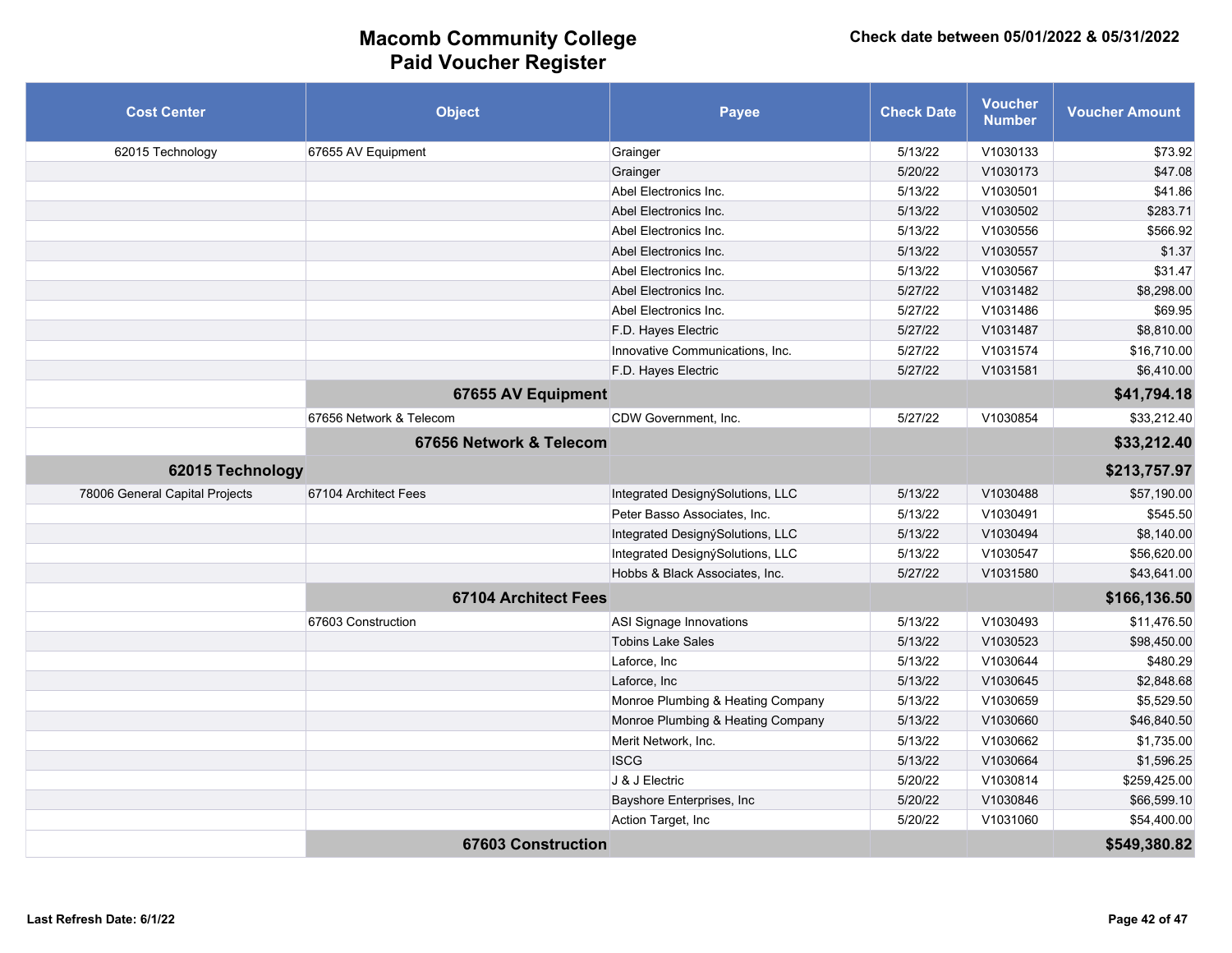| <b>Cost Center</b>                    | <b>Object</b>                        | <b>Payee</b>                     | <b>Check Date</b> | <b>Voucher</b><br><b>Number</b> | <b>Voucher Amount</b> |
|---------------------------------------|--------------------------------------|----------------------------------|-------------------|---------------------------------|-----------------------|
| 78006 General Capital Projects        | 67604 Site Development               | Bayshore Enterprises, Inc        | 5/13/22           | V1030658                        | \$23,000.00           |
|                                       |                                      | Bayshore Enterprises, Inc        | 5/13/22           | V1030661                        | \$12,130.00           |
|                                       | <b>67604 Site Development</b>        |                                  |                   |                                 | \$35,130.00           |
|                                       | 67608 General Condition Items        | 21st Century MediaýNewspaper LLC | 5/27/22           | V1031069                        | \$162.04              |
|                                       |                                      | 21st Century MediaýNewspaper LLC | 5/27/22           | V1031495                        | \$165.23              |
|                                       | <b>67608 General Condition Items</b> |                                  |                   |                                 | \$327.27              |
|                                       | 67609 Reimburseables                 | Hobbs & Black Associates, Inc.   | 5/27/22           | V1031580                        | \$35,152.71           |
|                                       | <b>67609 Reimburseables</b>          |                                  |                   |                                 | \$35,152.71           |
|                                       | 67650 Furniture, Equipment, Fixtures | <b>ISCG</b>                      | 5/13/22           | V1030696                        | \$510.23              |
|                                       |                                      | <b>ISCG</b>                      | 5/20/22           | V1030821                        | \$7,428.81            |
|                                       | 67650 Furniture, Equipment, Fixtures |                                  |                   |                                 | \$7,939.04            |
|                                       | 67703 Facility Rental                | Faith Baptist Church of Warren   | 5/20/22           | V0954080                        | \$24,205.83           |
|                                       | 67703 Facility Rental                |                                  |                   |                                 | \$24,205.83           |
| <b>78006 General Capital Projects</b> |                                      |                                  |                   |                                 | \$818,272.17          |
| <b>40 Plant Fund</b>                  |                                      |                                  |                   |                                 | \$1,032,030.14        |

### **41 Maintenance & Replacement**

| <b>Cost Center</b>               | <b>Object</b>                        | <b>Payee</b>       | <b>Check Date</b> | <b>Voucher</b><br><b>Number</b> | <b>Voucher Amount</b> |
|----------------------------------|--------------------------------------|--------------------|-------------------|---------------------------------|-----------------------|
| 51001 VP Student Services        | 67650 Furniture, Equipment, Fixtures | Daktronics, Inc.   | 5/13/22           | V1030193                        | \$14,044.00           |
|                                  | 67650 Furniture, Equipment, Fixtures |                    |                   |                                 | \$14,044.00           |
| <b>51001 VP Student Services</b> |                                      |                    |                   |                                 | \$14,044.00           |
| 62000 VP Business                | 67650 Furniture, Equipment, Fixtures | Stageright Corp.   | 5/6/22            | V1029588                        | \$657.00              |
|                                  |                                      | Stageright Corp.   | 5/13/22           | V1029972                        | \$3,550.00            |
|                                  |                                      | Innovative Systems | 5/6/22            | V1030255                        | \$8,054.85            |
|                                  |                                      | Morbark LLC        | 5/27/22           | V1030906                        | \$22,550.57           |
|                                  |                                      | MITY-LITE, INC.    | 5/27/22           | V1031461                        | \$29,420.00           |
|                                  | 67650 Furniture, Equipment, Fixtures |                    |                   |                                 | \$64,232.42           |
| 62000 VP Business                |                                      |                    |                   |                                 | \$64,232.42           |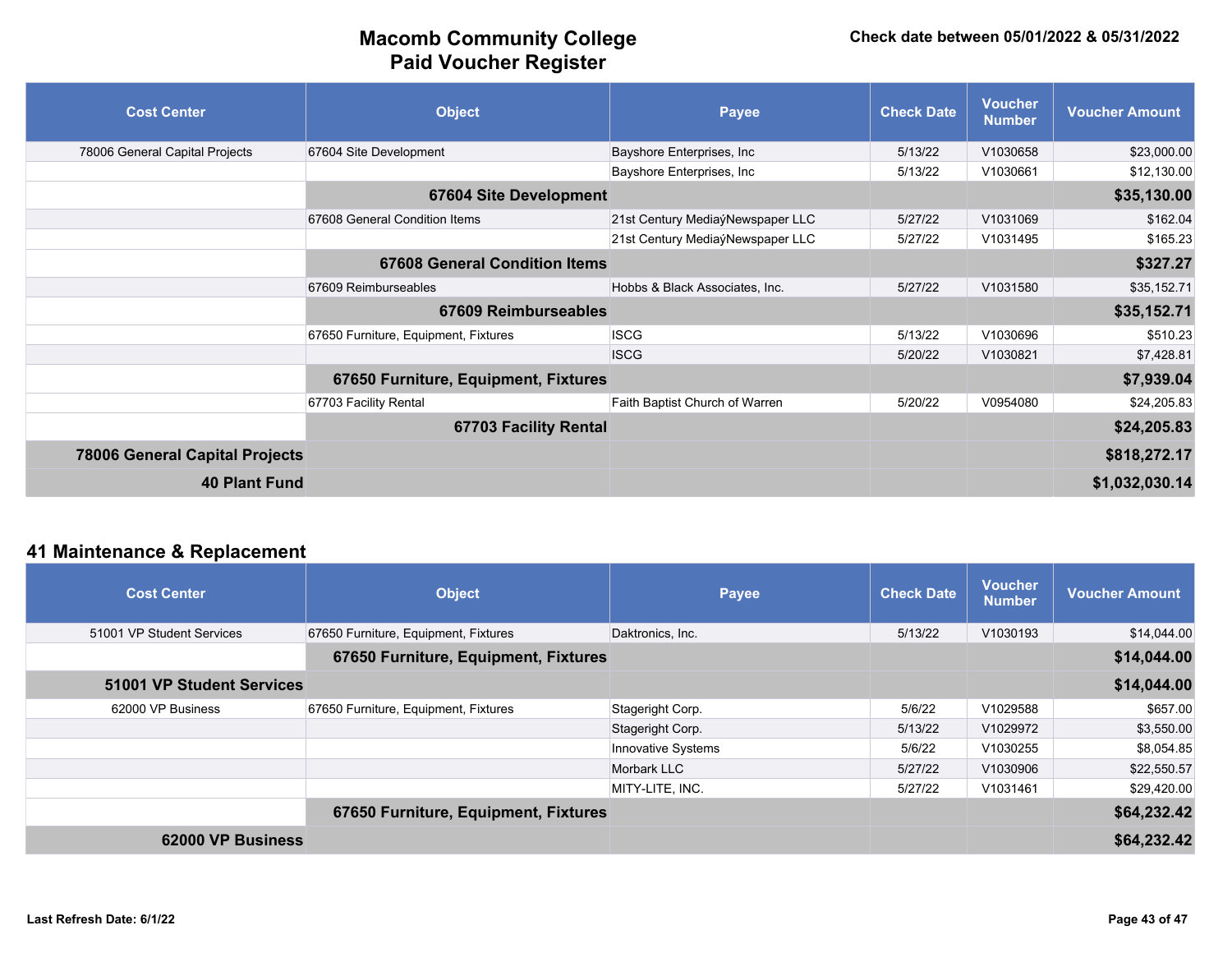| <b>Cost Center</b>           | <b>Object</b> | Payee | <b>Check Date</b> | <b>Voucher</b><br><b>Number</b> | <b>Voucher Amount</b> |
|------------------------------|---------------|-------|-------------------|---------------------------------|-----------------------|
| 41 Maintenance & Replacement |               |       |                   |                                 | \$78,276.42           |

### **60 Designated Fund**

| <b>Cost Center</b>           | <b>Object</b>                        | <b>Payee</b>                     | <b>Check Date</b> | <b>Voucher</b><br><b>Number</b> | <b>Voucher Amount</b> |
|------------------------------|--------------------------------------|----------------------------------|-------------------|---------------------------------|-----------------------|
| 12405 Police Training Center | 67200 Teaching Supplies              | Uline, Inc.                      | 5/6/22            | V1029573                        | \$628.28              |
|                              |                                      | American Heart Association, Inc. | 5/20/22           | V1030860                        | \$322.24              |
|                              |                                      | Michael A. Ciaramitaro           | 5/20/22           | V1031000                        | \$12.99               |
|                              |                                      | American Heart Association, Inc. | 5/27/22           | V1031565                        | \$357.00              |
|                              |                                      | Lucas A. Fisher                  | 5/27/22           | V1031573                        | \$360.00              |
|                              | <b>67200 Teaching Supplies</b>       |                                  |                   |                                 | \$1,680.51            |
|                              | 67203 General Office Supplies        | JP Morgan Chase Bank, W.A.       | 5/27/22           | V1031363                        | \$57.98               |
|                              | <b>67203 General Office Supplies</b> |                                  |                   |                                 | \$57.98               |
| 12405 Police Training Center |                                      |                                  |                   |                                 | \$1,738.49            |
| 19008 WCE - EAT              | 67106 Other Contracted Svs.          | PSI Services LLC                 | 5/6/22            | V1030259                        | \$2,500.00            |
|                              |                                      | PSI Services LLC                 | 5/6/22            | V1030260                        | $-$300.00$            |
|                              |                                      | M.H. Technologies                | 5/6/22            | V1030271                        | \$800.00              |
|                              |                                      | M.H. Technologies                | 5/6/22            | V1030273                        | \$800.00              |
|                              |                                      | M.H. Technologies                | 5/20/22           | V1031015                        | \$800.00              |
|                              |                                      | M.H. Technologies                | 5/20/22           | V1031017                        | \$800.00              |
|                              |                                      | M.H. Technologies                | 5/27/22           | V1031511                        | \$800.00              |
|                              | 67106 Other Contracted Svs.          |                                  |                   |                                 | \$6,200.00            |
|                              | 67141 Adm. Contract Fee (MCCA&EdEn)  | EdEn, Inc.                       | 5/6/22            | V1030244                        | \$1,345.55            |
|                              |                                      | EdEn, Inc.                       | 5/6/22            | V1030250                        | \$136.98              |
|                              |                                      | <b>MCCA</b>                      | 5/6/22            | V1030256                        | \$192.22              |
|                              |                                      | <b>MCCA</b>                      | 5/6/22            | V1030257                        | \$19.57               |
|                              |                                      | <b>MCCA</b>                      | 5/6/22            | V1030258                        | \$153.70              |
|                              |                                      | EdEn, Inc.                       | 5/6/22            | V1030279                        | \$1,075.90            |
|                              |                                      | <b>MCCA</b>                      | 5/13/22           | V1030451                        | \$6.91                |
|                              |                                      | <b>MCCA</b>                      | 5/13/22           | V1030452                        | \$112.20              |
|                              |                                      | EdEn, Inc.                       | 5/13/22           | V1030572                        | \$785.40              |
|                              |                                      | EdEn, Inc.                       | 5/13/22           | V1030580                        | \$48.38               |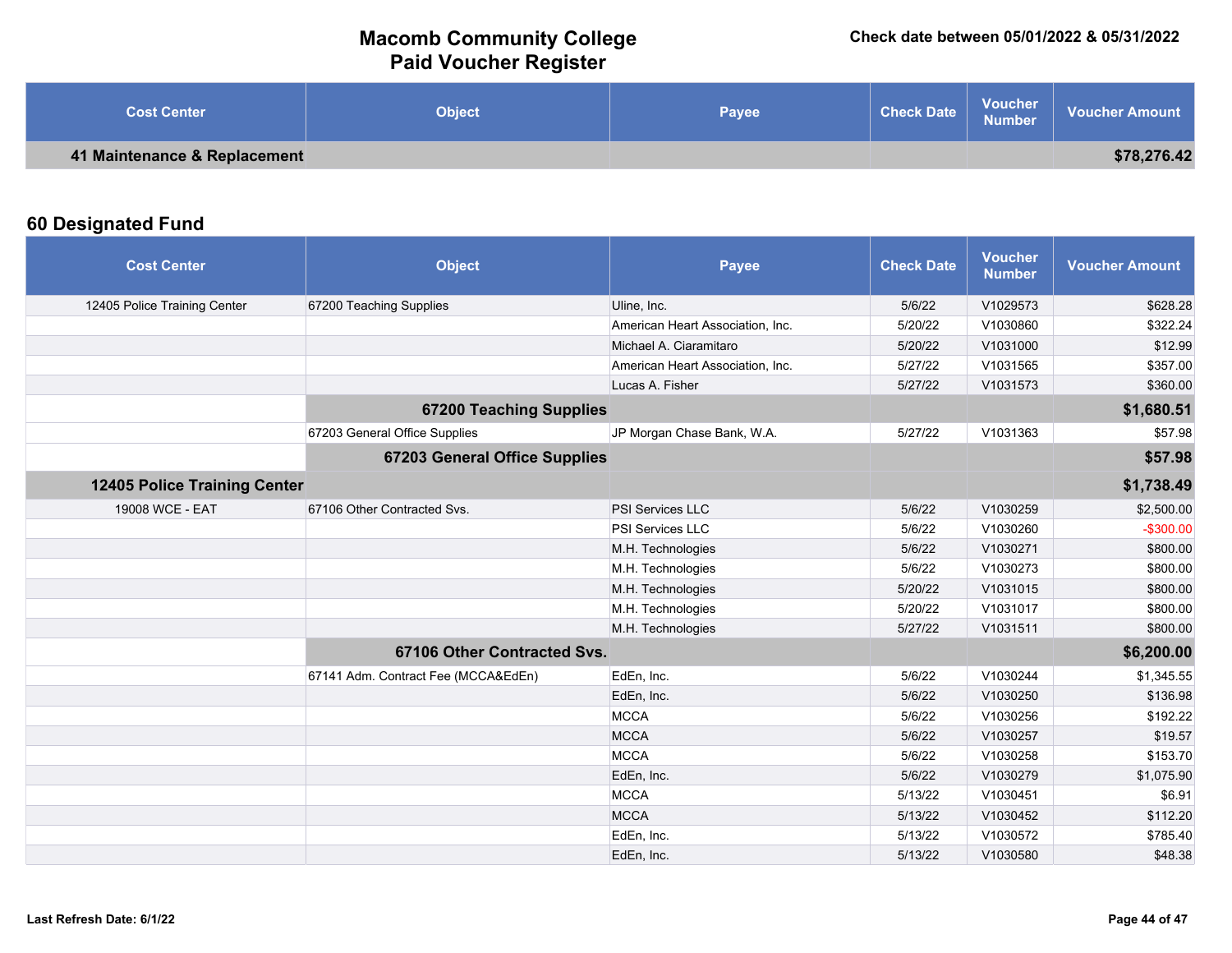| <b>Cost Center</b>             | <b>Object</b>                       | <b>Payee</b>                             | <b>Check Date</b> | <b>Voucher</b><br><b>Number</b> | <b>Voucher Amount</b> |
|--------------------------------|-------------------------------------|------------------------------------------|-------------------|---------------------------------|-----------------------|
|                                | 67141 Adm. Contract Fee (MCCA&EdEn) |                                          |                   |                                 | \$3,876.81            |
| 19008 WCE - EAT                | 67600 Maintenance & Repair          | ValueTronics International, Inc.         | 5/6/22            | V1029973                        | \$710.00              |
|                                |                                     | ValueTronics International, Inc.         | 5/6/22            | V1029974                        | \$2,475.00            |
|                                |                                     | Grainger                                 | 5/27/22           | V1030178                        | \$573.84              |
|                                |                                     | Harbor Freight                           | 5/20/22           | V1030823                        | \$299.88              |
|                                |                                     | Harbor Freight                           | 5/20/22           | V1030833                        | \$33.98               |
|                                |                                     | Harbor Freight                           | 5/27/22           | V1031503                        | \$1,163.45            |
|                                | 67600 Maintenance & Repair          |                                          |                   |                                 | \$5,256.15            |
|                                | 67738 Partnership Revenue Sharing   | EPLAN Software & Services LLC            | 5/13/22           | V1030535                        | \$6,720.00            |
|                                |                                     | <b>EPLAN Software &amp; Services LLC</b> | 5/13/22           | V1030591                        | \$10,920.00           |
|                                | 67738 Partnership Revenue Sharing   |                                          |                   |                                 | \$17,640.00           |
| <b>19008 WCE - EAT</b>         |                                     |                                          |                   |                                 | \$32,972.96           |
| 19009 WCE-BIT                  | 67106 Other Contracted Svs.         | Inter-Lingua                             | 5/20/22           | V1030958                        | \$630.00              |
|                                | 67106 Other Contracted Svs.         |                                          |                   |                                 | \$630.00              |
|                                | 67734 Testing/Assesment             | <b>Nocti Business Solutions</b>          | 5/13/22           | V1029996                        | \$120.00              |
|                                |                                     | ACT, Inc.                                | 5/20/22           | V1030820                        | \$336.00              |
|                                | 67734 Testing/Assesment             |                                          |                   |                                 | \$456.00              |
| <b>19009 WCE-BIT</b>           |                                     |                                          |                   |                                 | \$1,086.00            |
| 42000 Public Service Institute | 67214 Books & Supplies (students)   | <b>MIOSHA/CET</b>                        | 5/20/22           | V1030520                        | \$400.00              |
|                                |                                     | <b>MIOSHA/CET</b>                        | 5/20/22           | V1030521                        | \$260.00              |
|                                |                                     | <b>MIOSHA/CET</b>                        | 5/20/22           | V1030524                        | \$500.00              |
|                                |                                     | <b>MIOSHA/CET</b>                        | 5/20/22           | V1030527                        | \$120.00              |
|                                |                                     | <b>MIOSHA/CET</b>                        | 5/20/22           | V1030528                        | \$500.00              |
|                                |                                     | <b>MIOSHA/CET</b>                        | 5/20/22           | V1030530                        | \$100.00              |
|                                |                                     | <b>MIOSHA/CET</b>                        | 5/20/22           | V1030531                        | \$420.00              |
|                                |                                     | <b>MIOSHA/CET</b>                        | 5/20/22           | V1030533                        | \$100.00              |
|                                | 67214 Books & Supplies (students)   |                                          |                   |                                 | \$2,400.00            |
| 42000 Public Service Institute |                                     |                                          |                   |                                 | \$2,400.00            |
| 62023 Stu & Eco. Initiatives   | 67214 Books & Supplies (students)   | Work 'n Gear, LLC                        | 5/6/22            | V1029916                        | \$81.57               |
|                                |                                     | Work 'n Gear, LLC                        | 5/6/22            | V1029917                        | \$57.77               |
|                                |                                     | Work 'n Gear, LLC                        | 5/6/22            | V1030264                        | \$104.52              |
|                                |                                     | Work 'n Gear, LLC                        | 5/6/22            | V1030265                        | \$110.45              |
|                                |                                     | Work 'n Gear, LLC                        | 5/6/22            | V1030266                        | \$114.69              |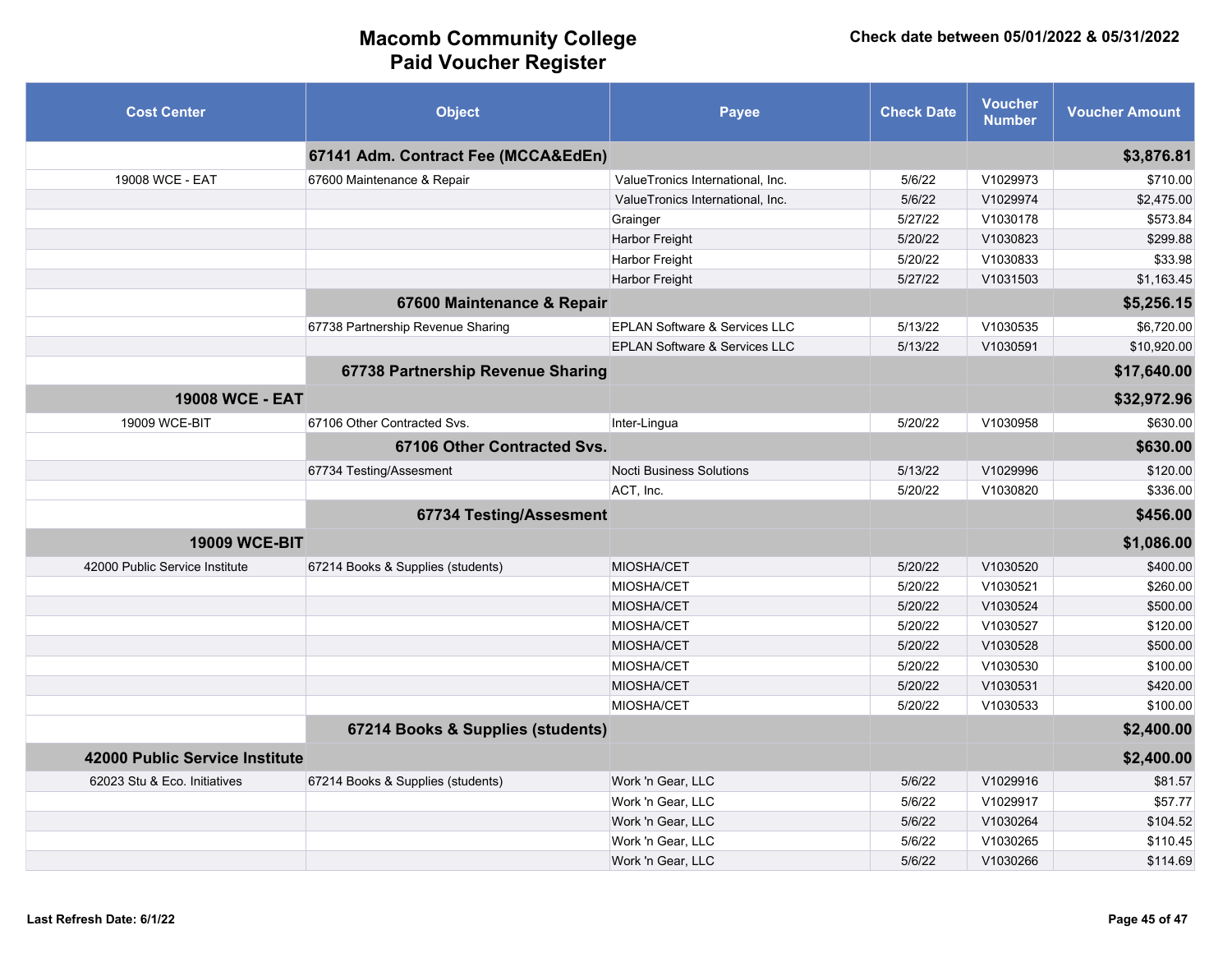| <b>Cost Center</b>           | <b>Object</b>                     | Payee             | <b>Check Date</b> | <b>Voucher</b><br><b>Number</b> | <b>Voucher Amount</b> |
|------------------------------|-----------------------------------|-------------------|-------------------|---------------------------------|-----------------------|
| 62023 Stu & Eco. Initiatives | 67214 Books & Supplies (students) | Work 'n Gear, LLC | 5/20/22           | V1030967                        | \$34.84               |
|                              |                                   | Work 'n Gear, LLC | 5/20/22           | V1030968                        | \$77.32               |
|                              |                                   | Work 'n Gear, LLC | 5/20/22           | V1030969                        | \$90.96               |
|                              |                                   | Work 'n Gear, LLC | 5/20/22           | V1030970                        | \$84.81               |
|                              |                                   | Work 'n Gear, LLC | 5/20/22           | V1031043                        | \$77.32               |
|                              | 67214 Books & Supplies (students) |                   |                   |                                 | \$834.25              |
|                              | 67408 Training - In Ser. & Other  | <b>ACUE</b>       | 5/27/22           | V1031470                        | \$5,400.00            |
|                              | 67408 Training - In.Ser. & Other  |                   |                   |                                 | \$5,400.00            |
| 62023 Stu & Eco. Initiatives |                                   |                   |                   |                                 | \$6,234.25            |
| <b>60 Designated Fund</b>    |                                   |                   |                   |                                 | \$44,431.70           |

### **90 Agency Fund**

| <b>Cost Center</b>               | <b>Object</b>           | <b>Payee</b>               | <b>Check Date</b> | <b>Voucher</b><br><b>Number</b> | <b>Voucher Amount</b> |
|----------------------------------|-------------------------|----------------------------|-------------------|---------------------------------|-----------------------|
| 30001 St. Clair Water Festival   | 67305 Hospitality       | Pepsi Bottling Group       | 5/6/22            | V1030338                        | \$12.00               |
|                                  | 67305 Hospitality       |                            |                   |                                 | \$12.00               |
|                                  | 67403 Activities        | 4IMPRINT                   | 5/20/22           | V1030625                        | \$963.76              |
|                                  |                         | Claudette A. Wizniuk       | 5/27/22           | V1031488                        | \$172.38              |
|                                  | <b>67403 Activities</b> |                            |                   |                                 | \$1,136.14            |
| 30001 St. Clair Water Festival   |                         |                            |                   |                                 | \$1,148.14            |
| 52004 Student Clubs & Activities | 21305 Expenditures      | Victoria C. Johnson        | 5/6/22            | V1030353                        | \$167.89              |
|                                  |                         | Brooke Jankowsky           | 5/13/22           | V1030571                        | \$77.30               |
|                                  |                         | Brooke Jankowsky           | 5/13/22           | V1030573                        | \$99.61               |
|                                  |                         | Brooke Jankowsky           | 5/13/22           | V1030611                        | \$122.70              |
|                                  |                         | JP Morgan Chase Bank, W.A. | 5/27/22           | V1031327                        | \$2,124.38            |
|                                  |                         | Erik E. Hall               | 5/27/22           | V1031434                        | \$492.00              |
|                                  | 21305 Expenditures      |                            |                   |                                 | \$3,083.88            |
| 52004 Student Clubs & Activities |                         |                            |                   |                                 | \$3,083.88            |
| 90 Agency Fund                   |                         |                            |                   |                                 | \$4,232.02            |